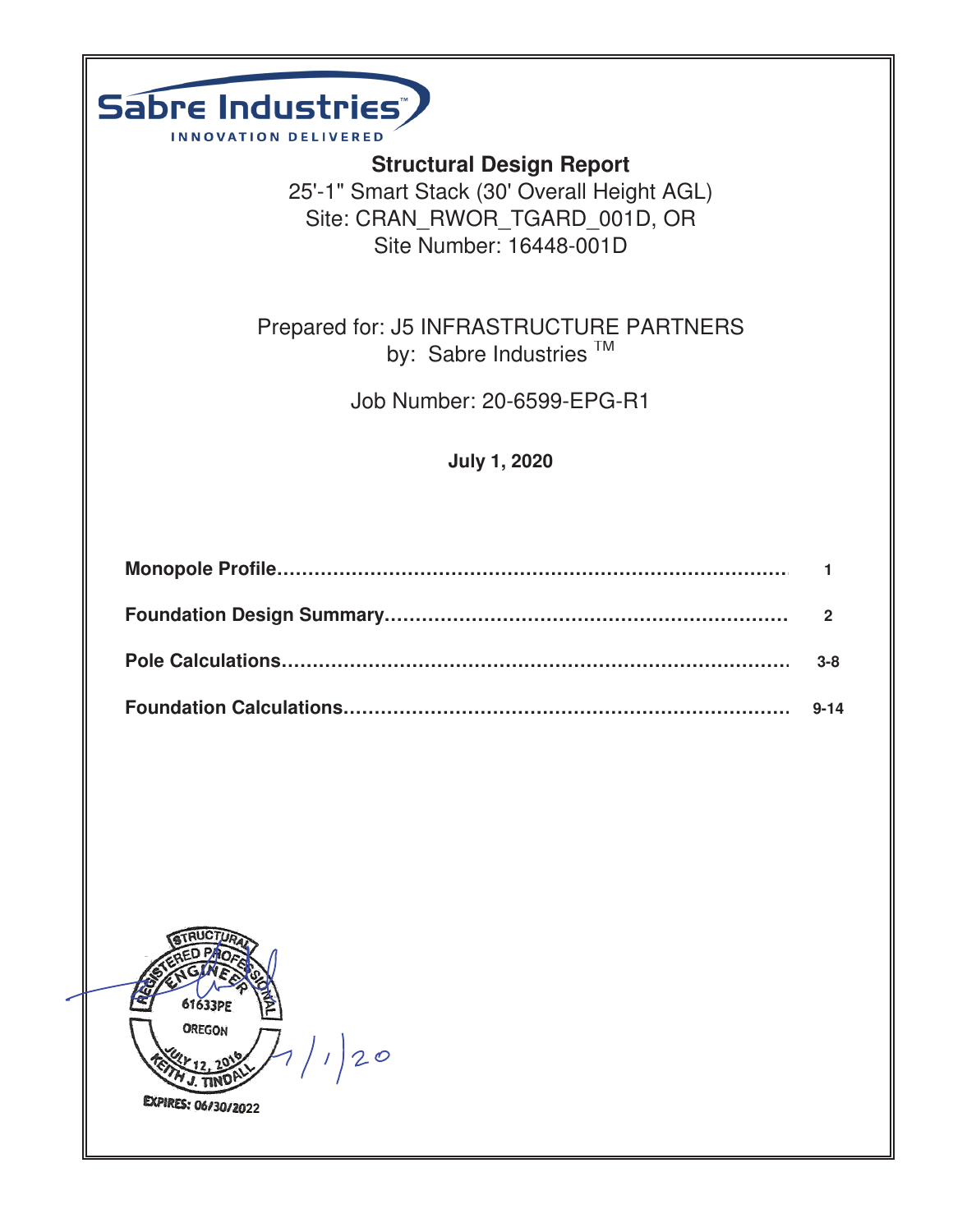### **Designed Appurtenance Loading**

| Elev  | <b>Description</b>                    | Tx-Line      |
|-------|---------------------------------------|--------------|
| 29    | (1) ACOM-2F15D-12P-R2                 | (1) 1/2"     |
| 26.58 | (1) Canister (14.6" x 36")            |              |
| 26    | (1) Airscale Micro RRH B46 2T1W (LAA) | (1) 1/2"     |
| 25.08 | Top Flange                            |              |
| 25.08 | Top Flange                            |              |
| 23.08 | Custom Mount                          |              |
| 22.2  | (1) 16' Arm and Light                 | (1) 1/2"     |
| 14    | Custom Mount                          |              |
| 14    | (2) 78210778V01                       | (2) 1/2"     |
| 13    | Custom Mount                          |              |
| 13    | Custom Mount                          |              |
| 13    | (1) Airscale RRH B66 4T/4R 20W (AHIB) | (1) 1/2"     |
| 13    | (1) Airscale RRH B25 4T/4R 20W (AHFB) | (1) 1/2"     |
| 9.5   | Custom Mount                          |              |
| 9.5   | <b>Custom Mount</b>                   |              |
| 9.5   | Custom Mount                          |              |
| 9.5   | (1) Airscale RRH B66 4T/4R 20W (AHIB) | (1) 1/2"     |
| 9.5   | (1) Airscale RRH B25 4T/4R 20W (AHFB) | $(1)$ $1/2"$ |
| 9.5   | (2) 78210778V01                       | $(2)$ $1/2"$ |
| 6     | <b>Custom Mount</b>                   |              |
| 6     | (1) RSCAC-1333-PS-240-A               | $(1)$ $1/2"$ |

### Design Criteria - ANSI/TIA-222-H

| Wind Speed (No Ice)          | 91 mph                |
|------------------------------|-----------------------|
| Wind Speed (Ice)             | $0$ mph               |
| Design Ice Thickness         | 0.00 in               |
| <b>Risk Category</b>         |                       |
| <b>Exposure Category</b>     | Ċ                     |
| Topographic Factor Procedure | Method 1 (Simplified) |
| <b>Topographic Category</b>  |                       |
| <b>Ground Elevation</b>      | 192 ft                |

### **Load Case Reactions**

| <b>Description</b>      | Axial (kips) | Shear (kips) | Moment (ft-k) | <b>Deflection (ft)</b> | Sway (deg) |
|-------------------------|--------------|--------------|---------------|------------------------|------------|
| 3s Gusted Wind          | 2.39         | 0.56         | 10.38         | 0.03                   | 0.08       |
| 3s Gusted Wind 0.9 Dead | 1.8          | 0.56         | 10.38         | 0.03                   | 0.08       |
| Service Loads           | 1.99         | 0.24         | 4.39          | 0.01                   | 0.04       |

### **Base Plate Dimensions**

| <b>Shape</b> | Width | <b>Thickness</b> | <b>Bolt Circle</b>  | <b>Bolt Qtv</b> | <b>Bolt Diameter</b> |
|--------------|-------|------------------|---------------------|-----------------|----------------------|
| `quare       | 7.25" | 4H               | <b>25"</b><br>ں ے ، |                 | 4H                   |

### **Anchor Bolt Dimensions**

| 22.2' 1 4" x 8" @ 90° | <b>Anchor Bolt Dimensions</b> |                 |                      |        |           |        |            |  |  |  |
|-----------------------|-------------------------------|-----------------|----------------------|--------|-----------|--------|------------|--|--|--|
|                       | Lenath                        | <b>Diameter</b> | <b>Hole Diameter</b> | Weight | Type      | Finish | Projection |  |  |  |
|                       | 51"                           | 4H              | 1.25"                | 56.8   | F1554-105 | Galv   | 71         |  |  |  |

## **Notes**

1) Antenna Feed Lines Run Inside Pole

2) All dimensions are above ground level, unless otherwise specified.

3) Weights shown are estimates. Final weights may vary.

4) This tower design and, if applicable, the foundation design(s) shown on the Following page(s) also meet or exceed the requirements of the 2019 Oregon<br>Structural Specialty Code.

5) Tower Rating: 12%

-1" Foundation Projection



| $25 - 0$ "  | Round           | 0.3750"        |                 | 4                 | 14"                  |               | A53 Grade B-35 | 1462         | 25                        |  |
|-------------|-----------------|----------------|-----------------|-------------------|----------------------|---------------|----------------|--------------|---------------------------|--|
| Length (ft) | Number Of Sides | Thickness (in) | Lap Splice (ft) | Top Diameter (in) | Bottom Diameter (in) | Taper (in/ft) | Grade          | Weight (lbs) | Overall Steel Height (ft) |  |

÷

Ġ.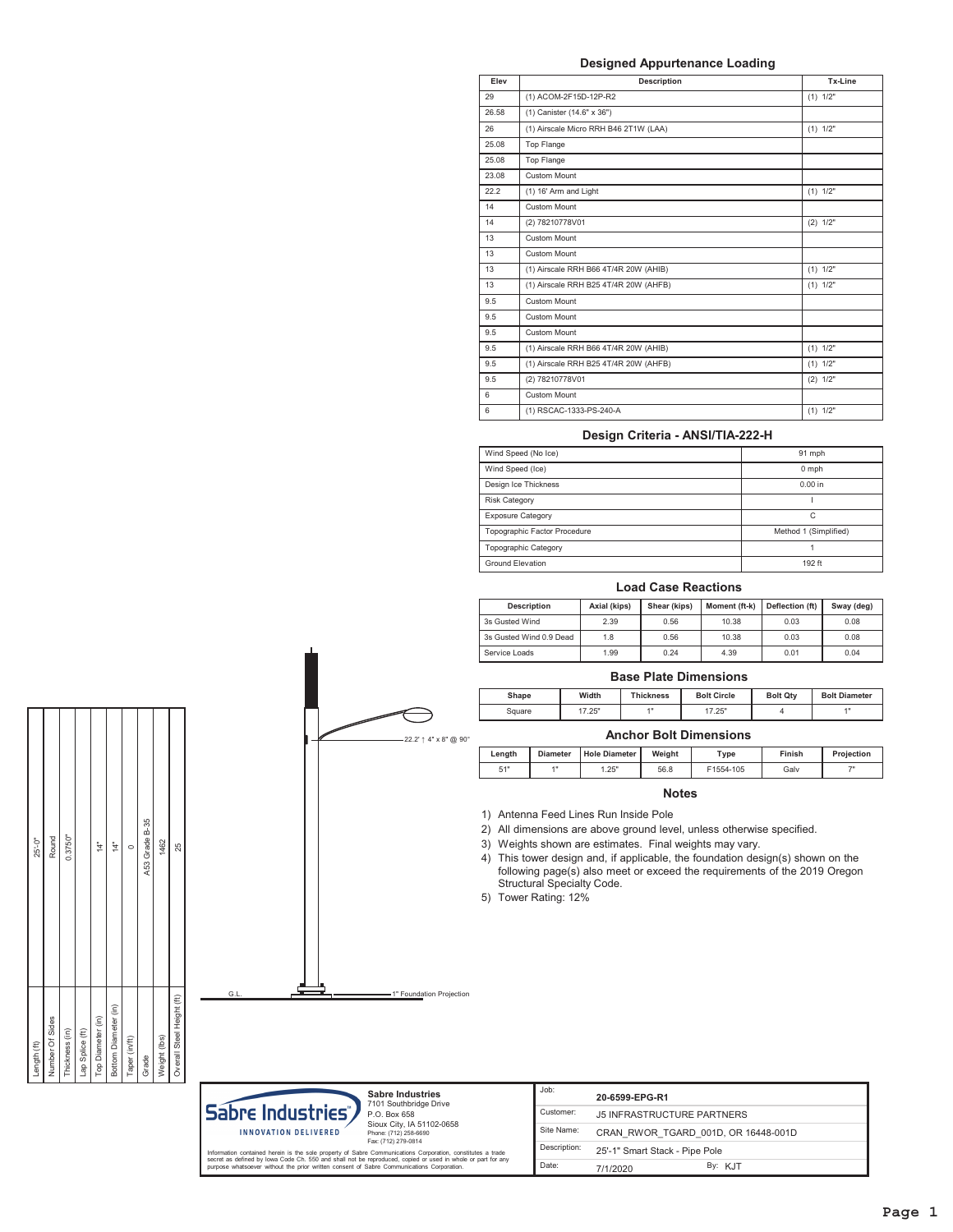

No.: 20-6599-EPG-R1 Date: 07/01/20 By: KJT

## **Customer: J5 INFRASTRUCTURE PARTNERS Site: CRAN\_RWOR\_TGARD\_001D, OR 16448-001D**

25.08' Smart Stack



## **ELEVATION VIEW** (1.02 Cu. Yds.) (1 REQUIRED; NOT TO SCALE)

## **Notes:**

- 1) Concrete shall have a minimum 28-day compressive strength of 4,500 psi, in accordance with ACI 318-14.
- 2) Rebar to conform to ASTM specification A615 Grade 60.
- 3) All rebar to have a minimum of 3" concrete cover.
- 4) All exposed concrete corners to be chamfered 3/4".
- 5) The foundation design is based on presumptive clay soil as defined in ANSI/TIA-222-H-2017.

6) The bottom anchor bolt template shall be positioned as closely as possible to the bottom of the anchor bolts.

|      | <b>Rebar Schedule for Pier</b>                           |
|------|----------------------------------------------------------|
| Pier | $(8)$ #6 vertical rebar w/ #3 ties, (3) within top 5" of |
|      | pier, then 12" C/C                                       |

Information contained herein is the sole property of Sabre Industries, constitutes a trade secret as defined by Iowa Code Ch. 550 and shall not be reproduced, copied or used in whole or part for any purpose whatsoever without the prior written consent of Sabre Industries.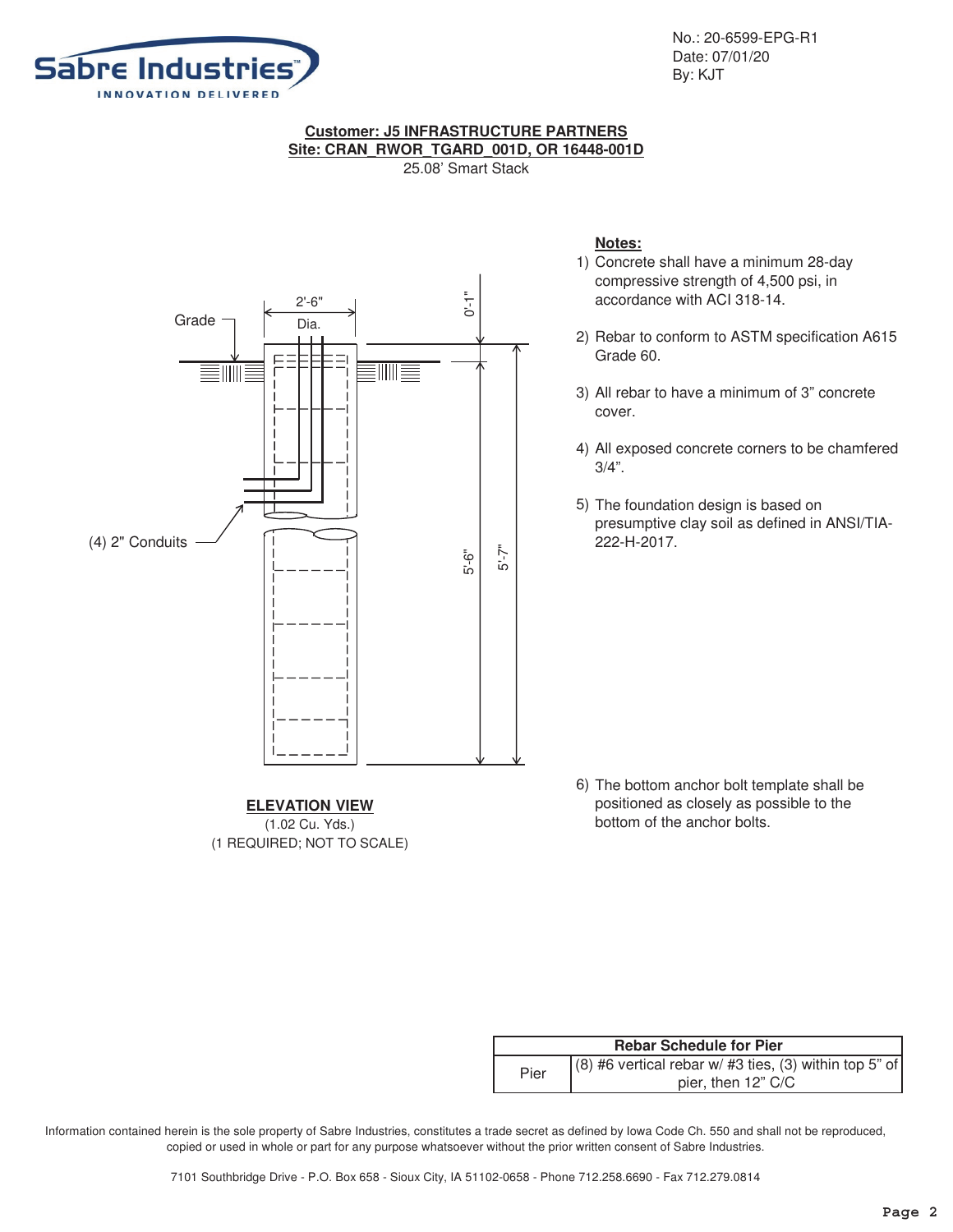| (USA 222-H) - Monopole Spatial Analysis                                                                               |                               |                |                                  |                                                              | ==================                     |       |                     | (c) 2017                                              |                                 | Guymast Inc.                                       |
|-----------------------------------------------------------------------------------------------------------------------|-------------------------------|----------------|----------------------------------|--------------------------------------------------------------|----------------------------------------|-------|---------------------|-------------------------------------------------------|---------------------------------|----------------------------------------------------|
| Tel: (416)736-7453                                                                                                    |                               |                |                                  | Fax:(416)736-4372                                            |                                        |       |                     |                                                       | Web:www.guymast.com             |                                                    |
| Processed under license at:                                                                                           |                               |                |                                  |                                                              |                                        |       |                     |                                                       |                                 |                                                    |
| Sabre Towers and Poles                                                                                                |                               |                |                                  |                                                              |                                        |       | on:                 |                                                       | 1 jul 2020 at: 11:56:42         |                                                    |
| 25.08' Pipe Pole / CRAN_RWOR_TGARD_001D, OR                                                                           |                               |                |                                  |                                                              |                                        |       |                     |                                                       |                                 |                                                    |
|                                                                                                                       |                               |                |                                  |                                                              |                                        |       |                     |                                                       |                                 |                                                    |
| * All pole diameters shown on the following pages are across corners.<br>See profile drawing for widths across flats. |                               |                |                                  |                                                              |                                        |       |                     |                                                       |                                 |                                                    |
| POLE GEOMETRY<br>-------------                                                                                        |                               |                |                                  |                                                              |                                        |       |                     |                                                       |                                 |                                                    |
| ELEV SECTION No. OUTSIDE<br><b>NAME</b><br>ft                                                                         |                               | SIDE           | <b>DIAM</b><br>in                | THICK<br>$-NESS$<br>in                                       | RESISTANCES<br>�*Pn �*Mn<br>kip ft-kip |       | <b>TYPE</b>         | ft                                                    | SPLICE OVERLAP<br>LENGTH RATIO  | w/t                                                |
| 25.0                                                                                                                  |                               |                | 14.00 0.375                      |                                                              | 505.6 182.8                            |       |                     |                                                       |                                 |                                                    |
| A                                                                                                                     |                               | 0              | 14.00                            | 0.375                                                        | 505.6 182.8                            |       |                     |                                                       |                                 | 37.3                                               |
|                                                                                                                       |                               |                |                                  |                                                              |                                        |       |                     |                                                       |                                 |                                                    |
| POLE ASSEMBLY<br>=============                                                                                        |                               |                |                                  |                                                              |                                        |       |                     |                                                       |                                 |                                                    |
| SECTION<br><b>NAME</b>                                                                                                | BASE<br>ELEV                  | NUMBER         | <b>TYPE</b>                      |                                                              | <b>DIAM</b>                            |       | <b>STRENGTH</b>     | BOLTS AT BASE OF SECTION<br>THREADS IN<br>SHEAR PLANE |                                 | CALC<br><b>BASE</b><br>ELEV                        |
|                                                                                                                       | ft                            |                |                                  |                                                              | in                                     |       | ksi                 |                                                       |                                 | ft                                                 |
| А<br>POLE SECTIONS                                                                                                    | 0.000                         |                | $\Omega$<br>A325                 |                                                              | 0.00                                   |       | 92.0                |                                                       | 0                               | 0.000                                              |
| =============                                                                                                         |                               |                |                                  |                                                              |                                        |       |                     |                                                       |                                 |                                                    |
| SECTION No.of<br>NAME SIDES                                                                                           |                               | ft             | <b>BOT</b><br>$\mathbf{x}$<br>in | LENGTH OUTSIDE.DIAMETER<br><b>TOP</b><br>$\mathcal{R}$<br>in | <b>BEND</b><br><b>RAD</b><br>in        |       | MAT-<br>ERIAL<br>ID | FLANGE.ID<br>BOT                                      | <b>TOP</b><br>BOT               | <b>FLANGE.WELD</b><br>$. .$ GROUP.ID<br><b>TOP</b> |
| A                                                                                                                     | 0                             | 25.00          | 14.00                            | 14.00                                                        | 0.625                                  |       | $\mathbf 1$         | 0<br>$\mathbf{0}$                                     | $\mathbf{0}$                    | $\mathbf 0$                                        |
|                                                                                                                       |                               |                |                                  | * - Diameter of circumscribed circle                         |                                        |       |                     |                                                       |                                 |                                                    |
| MATERIAL TYPES                                                                                                        |                               |                |                                  |                                                              |                                        |       |                     |                                                       |                                 |                                                    |
|                                                                                                                       |                               |                |                                  |                                                              |                                        |       |                     |                                                       |                                 |                                                    |
| TYPE OF<br><b>SHAPE</b>                                                                                               | <b>TYPE</b><br>N <sub>O</sub> | NO OF<br>ELEM. |                                  | ORIENT HEIGHT                                                |                                        | WIDTH | WEB                 | .THICKNESS.<br><b>FLANGE</b>                          | % OF<br>AREA                    | IRREGULARITY<br>. PROJECTION.<br>ORIENT            |
|                                                                                                                       |                               |                | & deg                            |                                                              | $\mathbf{u}$ in                        | in    |                     | in<br>in                                              |                                 | deg                                                |
| PL                                                                                                                    | 1                             |                | $\mathbf{1}$                     | 0.0                                                          |                                        |       |                     |                                                       | 14.00  0.38  0.375  0.375  0.00 | 0.0                                                |
| & - With respect to vertical                                                                                          |                               |                |                                  |                                                              |                                        |       |                     |                                                       |                                 |                                                    |
| MATERIAL PROPERTIES<br>;==============                                                                                |                               |                |                                  |                                                              |                                        |       |                     |                                                       |                                 |                                                    |
| MATERIAL ELASTIC<br>TYPE NO.                                                                                          | MODULUS                       | ksi            | UNIT<br>WEIGHT<br>pcf            |                                                              | STRENGTH<br>Fu<br>ksi                  |       | Fy<br>ksi           |                                                       | THERMAL<br>COEFFICIENT<br>/deg  |                                                    |
| 1                                                                                                                     | 29000.0                       |                | 490.0                            |                                                              | 60.0                                   |       | 35.0                |                                                       | 0.00001170                      |                                                    |
| * Only 2 condition(s) shown in full                                                                                   |                               |                |                                  |                                                              |                                        |       |                     |                                                       |                                 |                                                    |
|                                                                                                                       |                               |                |                                  |                                                              |                                        |       |                     |                                                       |                                 |                                                    |
| LOADING CONDITION A                                                                                                   |                               |                |                                  |                                                              |                                        |       |                     |                                                       |                                 |                                                    |

| LOADS ON POLE       |                  |                             |            |             |                  |                    |                                      |                   |
|---------------------|------------------|-----------------------------|------------|-------------|------------------|--------------------|--------------------------------------|-------------------|
| LOAD<br><b>TYPE</b> | FI FV<br>ft.     | APPLYLOADAT<br>RADIUS<br>ft | AZI        | LOAD<br>AZI | HORIZ<br>kip     | <b>DOWN</b><br>kip | FORCES MOMENTS<br>VERTICAL<br>ft-kip | TORSNAL<br>ft-kip |
| C                   | 28.917<br>26.497 | 0.00<br>0.00                | 0.0<br>0.0 | 0.0<br>0.0  | 0.0268<br>0.0384 | 0.1200<br>0.1200   | 0.0000<br>0.0000                     | 0.0000<br>0.0000  |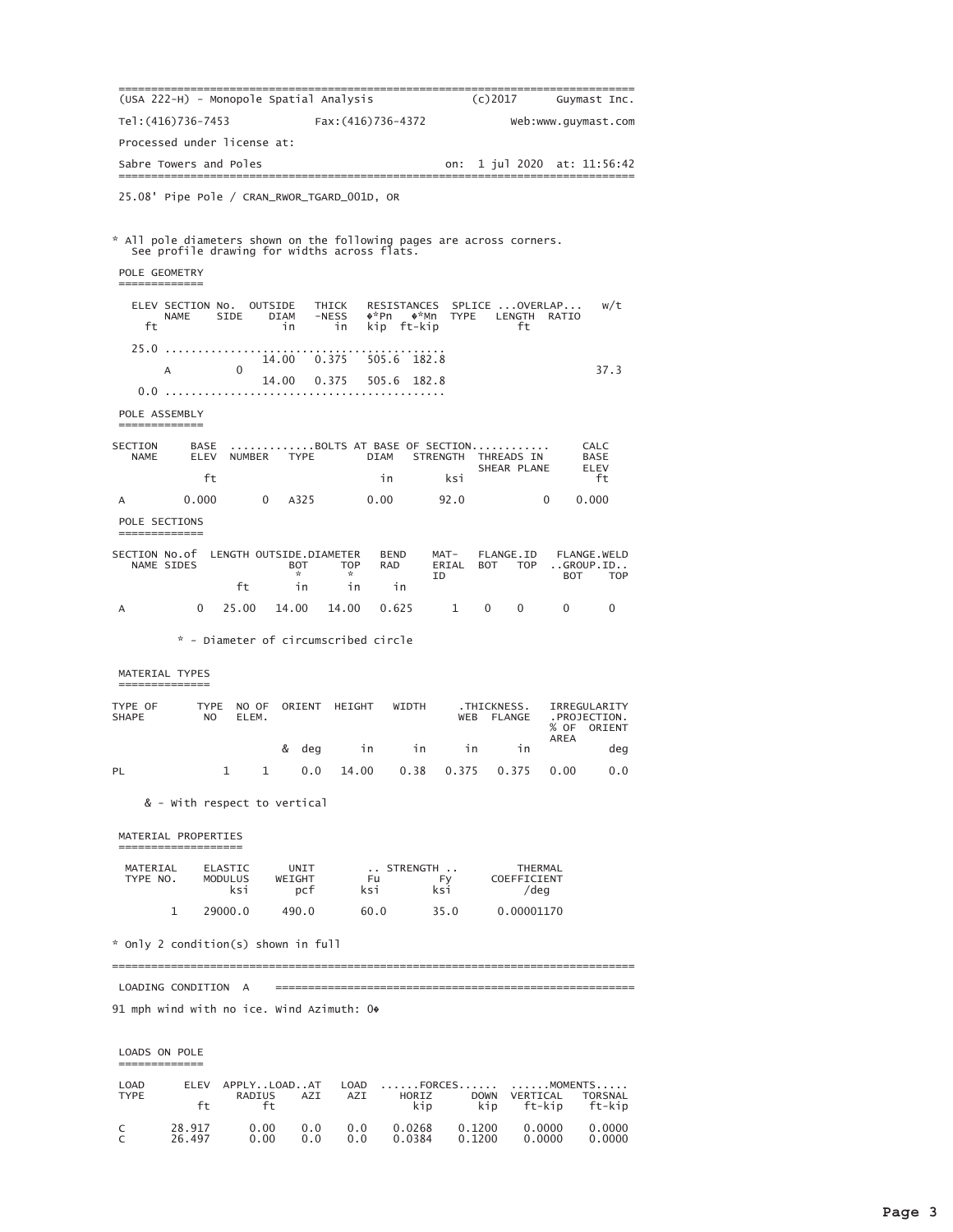| C | 25.917 | 0.00 | 0.0   | 0.0 | 0.0000 | 0.0286 | 0.0000 | 0.0000 |
|---|--------|------|-------|-----|--------|--------|--------|--------|
| C | 24.997 | 0.00 | 0.0   | 0.0 | 0.0002 | 0.0000 | 0.0000 | 0.0000 |
| C | 24.997 | 0.00 | 0.0   | 0.0 | 0.0000 | 0.0120 | 0.0000 | 0.0000 |
| C | 24.997 | 0.00 | 0.0   | 0.0 | 0.0002 | 0.0000 | 0.0000 | 0.0000 |
| C | 22.997 | 0.00 | 0.0   | 0.0 | 0.0000 | 0.0110 | 0.0000 | 0.0000 |
| C | 22.117 | 0.00 | 0.0   | 0.0 | 0.0000 | 0.0106 | 0.0000 | 0.0000 |
| C | 22.117 | 0.00 | 0.0   | 0.0 | 0.2434 | 0.2700 | 0.0000 | 0.0000 |
| C | 13.917 | 0.00 | 0.0   | 0.0 | 0.0000 | 0.0134 | 0.0000 | 0.0000 |
| C | 13.917 | 0.00 | 0.0   | 0.0 | 0.0000 | 0.0323 | 0.0000 | 0.0000 |
| C | 12.917 | 0.00 | 0.0   | 0.0 | 0.0000 | 0.0062 | 0.0000 | 0.0000 |
| C | 12.917 | 0.00 | 0.0   | 0.0 | 0.0000 | 0.0156 | 0.0000 | 0.0000 |
| C | 12.917 | 0.00 | 0.0   | 0.0 | 0.0000 | 0.0062 | 0.0000 | 0.0000 |
| C | 12.917 | 0.00 | 0.0   | 0.0 | 0.0000 | 0.0156 | 0.0000 | 0.0000 |
| C | 9.417  | 0.00 | 0.0   | 0.0 | 0.0000 | 0.0090 | 0.0000 | 0.0000 |
| C | 9.417  | 0.00 | 0.0   | 0.0 | 0.0000 | 0.0323 | 0.0000 | 0.0000 |
| C | 9.417  | 0.00 | 0.0   | 0.0 | 0.0000 | 0.0045 | 0.0000 | 0.0000 |
| C | 9.417  | 0.00 | 0.0   | 0.0 | 0.0000 | 0.0156 | 0.0000 | 0.0000 |
| C | 9.417  | 0.00 | 0.0   | 0.0 | 0.0000 | 0.0045 | 0.0000 | 0.0000 |
| C | 9.417  | 0.00 | 0.0   | 0.0 | 0.0000 | 0.0156 | 0.0000 | 0.0000 |
| C | 5.917  | 0.00 | 0.0   | 0.0 | 0.0000 | 0.0028 | 0.0000 | 0.0000 |
| C | 5.917  | 0.00 | 0.0   | 0.0 | 0.0000 | 0.0096 | 0.0000 | 0.0000 |
| D | 25,000 | 0.00 | 180.0 | 0.0 | 0.0104 | 0.0655 | 0.0000 | 0.0000 |
| D | 0.000  | 0.00 | 180.0 | 0.0 | 0.0096 | 0.0655 | 0.0000 | 0.0000 |

91 mph wind with no ice. Wind Azimuth: 00

LOADS ON POLE =============

| <b>LOAD</b>                                                                                                     | <b>ELEV</b>                                                                                                                                                                                                                | APPLYLOADAT                                                                                                                                                                          |                                                                                                                                                               |                                                                                                                                                               | FORCES<br>MOMENTS                                                                                                                                                                                                                  |                                                                                                                                                                                                                                    |                                                                                                                                                                                                                                    |                                                                                                                                                                                                                                    |  |  |
|-----------------------------------------------------------------------------------------------------------------|----------------------------------------------------------------------------------------------------------------------------------------------------------------------------------------------------------------------------|--------------------------------------------------------------------------------------------------------------------------------------------------------------------------------------|---------------------------------------------------------------------------------------------------------------------------------------------------------------|---------------------------------------------------------------------------------------------------------------------------------------------------------------|------------------------------------------------------------------------------------------------------------------------------------------------------------------------------------------------------------------------------------|------------------------------------------------------------------------------------------------------------------------------------------------------------------------------------------------------------------------------------|------------------------------------------------------------------------------------------------------------------------------------------------------------------------------------------------------------------------------------|------------------------------------------------------------------------------------------------------------------------------------------------------------------------------------------------------------------------------------|--|--|
| <b>TYPE</b>                                                                                                     |                                                                                                                                                                                                                            | <b>RADIUS</b>                                                                                                                                                                        | AZI                                                                                                                                                           | AZI                                                                                                                                                           | HORIZ                                                                                                                                                                                                                              | <b>DOWN</b>                                                                                                                                                                                                                        | VERTICAL                                                                                                                                                                                                                           | <b>TORSNAL</b>                                                                                                                                                                                                                     |  |  |
|                                                                                                                 | ft                                                                                                                                                                                                                         | ft                                                                                                                                                                                   |                                                                                                                                                               |                                                                                                                                                               | kip                                                                                                                                                                                                                                | kip                                                                                                                                                                                                                                | ft-kip                                                                                                                                                                                                                             | ft-kip                                                                                                                                                                                                                             |  |  |
| C<br>C<br>C<br>C<br>C<br>C<br>C<br>C<br>C<br>C<br>C<br>C<br>C<br>C<br>C<br>C<br>C<br>C<br>C<br>C<br>C<br>C<br>C | 28.917<br>26.497<br>25.917<br>24.997<br>24.997<br>24.997<br>22.997<br>22.117<br>22.117<br>13.917<br>13.917<br>12.917<br>12.917<br>12.917<br>12.917<br>9.417<br>9.417<br>9.417<br>9.417<br>9.417<br>9.417<br>5.917<br>5.917 | 0.00<br>0.00<br>0.00<br>0.00<br>0.00<br>0.00<br>0.00<br>0.00<br>0.00<br>0.00<br>0.00<br>0.00<br>0.00<br>0.00<br>0.00<br>0.00<br>0.00<br>0.00<br>0.00<br>0.00<br>0.00<br>0.00<br>0.00 | 0.0<br>0.0<br>0.0<br>0.0<br>0.0<br>0.0<br>0.0<br>0.0<br>0.0<br>0.0<br>0.0<br>0.0<br>0.0<br>0.0<br>0.0<br>0.0<br>0.0<br>0.0<br>0.0<br>0.0<br>0.0<br>0.0<br>0.0 | 0.0<br>0.0<br>0.0<br>0.0<br>0.0<br>0.0<br>0.0<br>0.0<br>0.0<br>0.0<br>0.0<br>0.0<br>0.0<br>0.0<br>0.0<br>0.0<br>0.0<br>0.0<br>0.0<br>0.0<br>0.0<br>0.0<br>0.0 | 0.0268<br>0.0384<br>0.0000<br>0.0002<br>0.0000<br>0.0002<br>0.0000<br>0.0000<br>0.2434<br>0.0000<br>0.0000<br>0.0000<br>0.0000<br>0.0000<br>0.0000<br>0.0000<br>0.0000<br>0.0000<br>0.0000<br>0.0000<br>0.0000<br>0.0000<br>0.0000 | 0.0900<br>0.0900<br>0.0214<br>0.0000<br>0.0090<br>0.0000<br>0.0083<br>0.0080<br>0.2025<br>0.0100<br>0.0242<br>0.0047<br>0.0117<br>0.0047<br>0.0117<br>0.0068<br>0.0242<br>0.0034<br>0.0117<br>0.0034<br>0.0117<br>0.0021<br>0.0072 | 0.0000<br>0.0000<br>0.0000<br>0.0000<br>0.0000<br>0.0000<br>0.0000<br>0.0000<br>0.0000<br>0.0000<br>0.0000<br>0.0000<br>0.0000<br>0.0000<br>0.0000<br>0.0000<br>0.0000<br>0.0000<br>0.0000<br>0.0000<br>0.0000<br>0.0000<br>0.0000 | 0.0000<br>0.0000<br>0.0000<br>0.0000<br>0.0000<br>0.0000<br>0.0000<br>0.0000<br>0.0000<br>0.0000<br>0.0000<br>0.0000<br>0.0000<br>0.0000<br>0.0000<br>0.0000<br>0.0000<br>0.0000<br>0.0000<br>0.0000<br>0.0000<br>0.0000<br>0.0000 |  |  |
|                                                                                                                 |                                                                                                                                                                                                                            |                                                                                                                                                                                      |                                                                                                                                                               |                                                                                                                                                               |                                                                                                                                                                                                                                    |                                                                                                                                                                                                                                    |                                                                                                                                                                                                                                    |                                                                                                                                                                                                                                    |  |  |
| D<br>D                                                                                                          | 25,000<br>0.000                                                                                                                                                                                                            | 0.00<br>0.00                                                                                                                                                                         | 180.0<br>180.0                                                                                                                                                | 0.0<br>0.0                                                                                                                                                    | 0.0104<br>0.0096                                                                                                                                                                                                                   | 0.0492<br>0.0492                                                                                                                                                                                                                   | 0.0000<br>0.0000                                                                                                                                                                                                                   | 0.0000<br>0.0000                                                                                                                                                                                                                   |  |  |
|                                                                                                                 |                                                                                                                                                                                                                            |                                                                                                                                                                                      |                                                                                                                                                               |                                                                                                                                                               |                                                                                                                                                                                                                                    |                                                                                                                                                                                                                                    |                                                                                                                                                                                                                                    |                                                                                                                                                                                                                                    |  |  |
|                                                                                                                 |                                                                                                                                                                                                                            | (USA 222-H) - Monopole Spatial Analysis                                                                                                                                              |                                                                                                                                                               | $(c)$ 2017                                                                                                                                                    |                                                                                                                                                                                                                                    | Guymast Inc.                                                                                                                                                                                                                       |                                                                                                                                                                                                                                    |                                                                                                                                                                                                                                    |  |  |
| Tel: (416)736-7453<br>Fax: (416)736-4372<br>Web:www.quymast.com                                                 |                                                                                                                                                                                                                            |                                                                                                                                                                                      |                                                                                                                                                               |                                                                                                                                                               |                                                                                                                                                                                                                                    |                                                                                                                                                                                                                                    |                                                                                                                                                                                                                                    |                                                                                                                                                                                                                                    |  |  |
|                                                                                                                 |                                                                                                                                                                                                                            | Processed under license at:                                                                                                                                                          |                                                                                                                                                               |                                                                                                                                                               |                                                                                                                                                                                                                                    |                                                                                                                                                                                                                                    |                                                                                                                                                                                                                                    |                                                                                                                                                                                                                                    |  |  |

| Sabre Towers and Poles |  |  |  | on: 1 jul 2020 at: 11:56:42 |
|------------------------|--|--|--|-----------------------------|
|                        |  |  |  |                             |

25.08' Pipe Pole / CRAN\_RWOR\_TGARD\_001D, OR

### MAXIMUM POLE DEFORMATIONS CALCULATED(w.r.t. wind direction)

| <b>MAST</b><br>ELEV<br>ft | HORIZONTAL  DOWN<br>ALONG | <b>ACROSS</b> |                   | DEFLECTIONS (ft)   ROTATIONS (deg)<br>.     TILT<br>ALONG | <b>ACROSS</b> | TWIST |
|---------------------------|---------------------------|---------------|-------------------|-----------------------------------------------------------|---------------|-------|
| 25.0                      | 0.03D                     | 0.00          | 0.00D             | 0.08A                                                     | $0.00$ U      | 0.00B |
| 18.7                      | 0.02D                     | 0.00          | 0.00 <sub>D</sub> | 0.08A                                                     | 0.00          | 0.00B |
| 12.5                      | 0.01D                     | 0.00          | 0.00 <sub>D</sub> | 0.07D                                                     | 0.00          | 0.00  |
| 6.2                       | 0.00 <sub>D</sub>         | 0.00u         | 0.00 <sub>D</sub> | 0.04D                                                     | 0.00u         | 0.001 |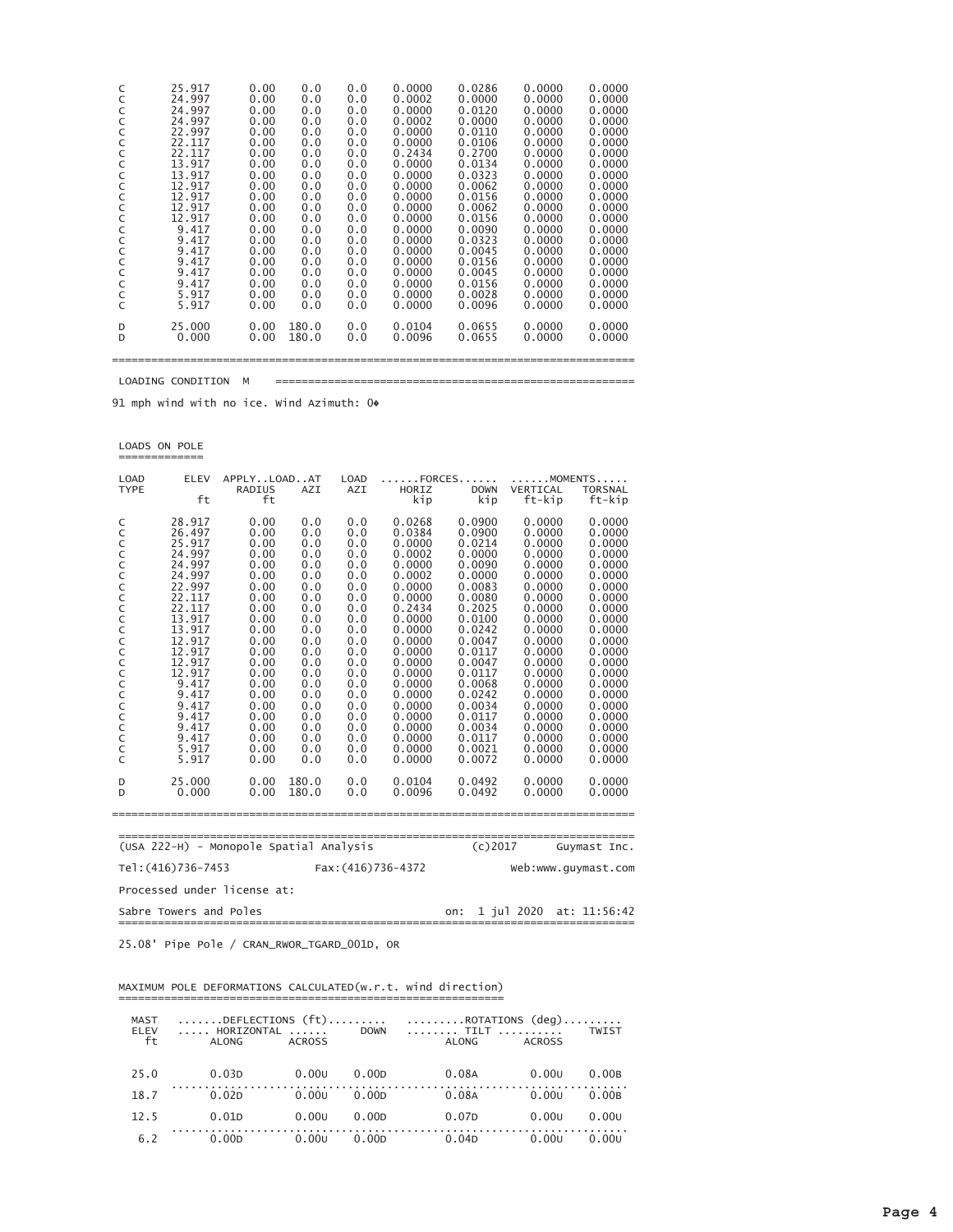| 0.0 | 0.00A | $0.00A$ $0.00A$ | 0.00A | 0.00A 0.00A |  |
|-----|-------|-----------------|-------|-------------|--|
|     |       |                 |       |             |  |

| <b>MAST</b><br>ELEV | <b>TOTAL</b><br>AXIAL | ALONG             | SHEAR.w.r.t.WIND.DIR<br>ACROSS | MOMENT.w.r.t.WIND.DIR<br>ALONG | ACROSS           | <b>TORSION</b>    |
|---------------------|-----------------------|-------------------|--------------------------------|--------------------------------|------------------|-------------------|
| ft                  | kip                   |                   |                                | kip kip ft-kip ft-kip          |                  | ft-kip            |
| 25.0                | 0.28A                 | $0.07$ M          | $0.00 \times$                  | $-0.16 R$                      | $0.00 \text{ K}$ | 0.00 N            |
|                     | 0.98A                 | $0.37 M$ $0.00 X$ |                                | $-1.60$ A $0.00$ X             |                  | $0.00 \times$     |
| 18.7                | 0.98 <sub>D</sub>     | 0.37P             | 0.00 B                         | $-1.60$ A                      | $0.00$ I         | $0.00 \times$     |
| 12.5                | 1.48 <sub>D</sub>     | 0.44P             | 0.00 B                         | $-4.14 A$                      | 0.00 B           | 0.00B             |
|                     | 1.48 <sub>D</sub>     | 0.44P             | 0.00U                          | $-4.14 A$                      | 0.00 B           | 0.00B             |
| 6.2                 | 1.97 <sub>D</sub>     | 0.50P             | 0.00 U                         | $-7.07$ A                      | 0.00U            | 0.00U             |
|                     | 1.97 <sub>D</sub>     | 0.50 w            | 0.00 B                         | $-7.07$ A                      | 0.00U            | 0.00U             |
|                     | 2.39 <sub>D</sub>     | 0.56 W            | 0.00 B                         | $-10.38$ D                     | 0.00 B           | 0.00 <sub>U</sub> |
| base<br>reaction    | 2.39 D                | $-0.56$ W         | $0.00 B$ 10.38 D               |                                | 0.00 B           | 0.00 <sub>U</sub> |

MAXIMUM POLE FORCES CALCULATED (w.r.t. to wind direction) 

COMPLIANCE WITH 4.8.2 & 4.5.4 ====================

| <b>ELEV</b> | AXIAL             | BENDING SHEAR + | TORSIONAL |       | TOTAL SATISFIED D/t(w/t) |        | <b>MAX</b><br>ALLOWED |
|-------------|-------------------|-----------------|-----------|-------|--------------------------|--------|-----------------------|
| ft          |                   |                 |           |       |                          |        |                       |
| 25.00       | 0.00A             | 0.00R           | 0.00M     | 0.00A | <b>YES</b>               | 37.33A | 400.0                 |
|             | 0.00A             | 0.01A           | 0.00M     | 0.01A | <b>YES</b>               | 37.33A | 400.0                 |
| 18.75       | 0.00D             | 0.01A           | 0.00P     | 0.01A | <b>YES</b>               | 37.33A | 400.0                 |
|             | 0.00 <sub>D</sub> | 0.02A           | 0.00P     | 0.03A | <b>YES</b>               | 37.33A | 400.0                 |
| 12.50       | 0.00D             | 0.02A           | 0.00P     | 0.03A | <b>YES</b>               | 37.33A | 400.0                 |
|             | 0.00 <sub>D</sub> | 0.04A           | 0.00P     | 0.04A | <b>YES</b>               | 37.33A | 400.0                 |
| 6.25        | 0.00D             | 0.04A           | 0.00w     | 0.04A | <b>YES</b>               | 37.33A | 400.0                 |
| 0.00        | 0.00 <sub>D</sub> | 0.06D           | 0.00w     | 0.06D | <b>YES</b>               | 37.33A | 400.0                 |

MAXIMUM LOADS ONTO FOUNDATION(w.r.t. wind direction)

| <b>DOWN</b> | SHEAR.w.r.t.WIND.DIR |                      | MOMENT.w.r.t.WIND.DIR  |                         | TORSION |
|-------------|----------------------|----------------------|------------------------|-------------------------|---------|
| kip         | <b>ALONG</b><br>kip  | <b>ACROSS</b><br>kip | <b>ALONG</b><br>ft-kip | <b>ACROSS</b><br>ft-kip | ft-kip  |
| 2.39        | 0.56<br>W            | 0.00                 | $-10.38$               | 0.00                    | 0.00    |

| (USA 222-H) - Monopole Spatial Analysis   | $(c)$ 2017<br>Guymast Inc.  |  |  |  |  |  |  |  |  |
|-------------------------------------------|-----------------------------|--|--|--|--|--|--|--|--|
| Tel: (416)736-7453<br>Fax: (416) 736-4372 | Web:www.quymast.com         |  |  |  |  |  |  |  |  |
| Processed under license at:               |                             |  |  |  |  |  |  |  |  |
| Sabre Towers and Poles                    | on: 1 jul 2020 at: 11:56:55 |  |  |  |  |  |  |  |  |

25.08' Pipe Pole / CRAN\_RWOR\_TGARD\_001D, OR

\* Only 1 condition(s) shown in full

 $=$ 

60 mph wind with no ice. Wind Azimuth: 00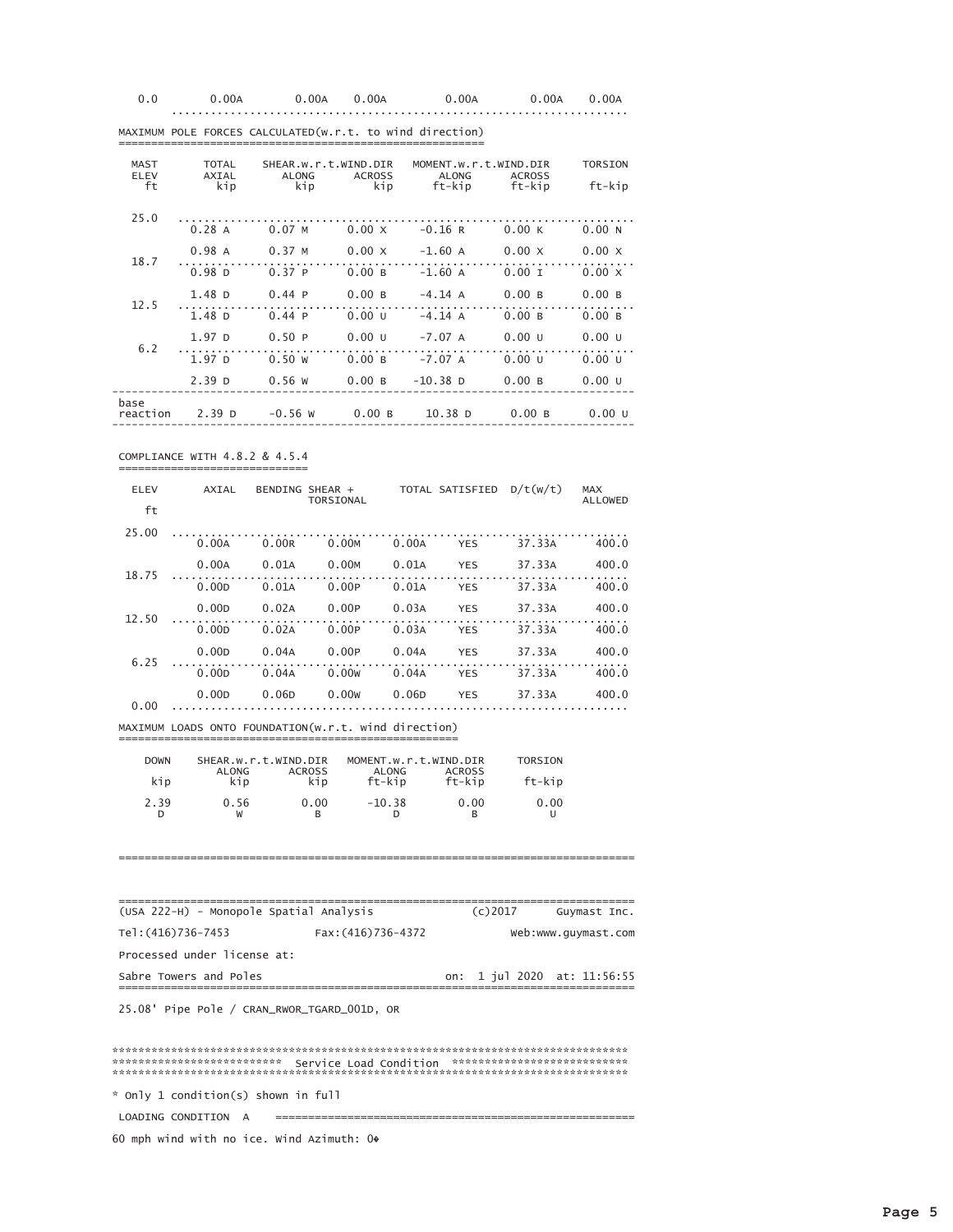#### LOADS ON POLE ========== =

 $\equiv$ 

| <b>LOAD</b>      | <b>ELEV</b> | APPLYLOADAT |       | <b>LOAD</b> | FORCES |             | MOMENTS  |                |
|------------------|-------------|-------------|-------|-------------|--------|-------------|----------|----------------|
| <b>TYPE</b>      |             | RADIUS      | AZI   | AZI         | HORIZ  | <b>DOWN</b> | VERTICAL | <b>TORSNAL</b> |
|                  | ft          | ft          |       |             | kip    | kip         | ft-kip   | ft-kip         |
|                  |             |             |       |             |        |             |          |                |
| C                | 28.917      | 0.00        | 0.0   | 0.0         | 0.0107 | 0.1000      | 0.0000   | 0.0000         |
| C<br>C<br>C      | 26.497      | 0.00        | 0.0   | 0.0         | 0.0156 | 0.1000      | 0.0000   | 0.0000         |
|                  | 25.917      | 0.00        | 0.0   | 0.0         | 0.0000 | 0.0238      | 0.0000   | 0.0000         |
|                  | 24.997      | 0.00        | 0.0   | 0.0         | 0.0001 | 0.0000      | 0.0000   | 0.0000         |
| C<br>C           | 24.997      | 0.00        | 0.0   | 0.0         | 0.0000 | 0.0100      | 0.0000   | 0.0000         |
|                  | 24.997      | 0.00        | 0.0   | 0.0         | 0.0001 | 0.0000      | 0.0000   | 0.0000         |
| C<br>C<br>C<br>C | 22.997      | 0.00        | 0.0   | 0.0         | 0.0000 | 0.0092      | 0.0000   | 0.0000         |
|                  | 22.117      | 0.00        | 0.0   | 0.0         | 0.0000 | 0.0088      | 0.0000   | 0.0000         |
|                  | 22.117      | 0.00        | 0.0   | 0.0         | 0.0947 | 0.2250      | 0.0000   | 0.0000         |
|                  | 13.917      | 0.00        | 0.0   | 0.0         | 0.0000 | 0.0111      | 0.0000   | 0.0000         |
| C<br>C           | 13.917      | 0.00        | 0.0   | 0.0         | 0.0000 | 0.0269      | 0.0000   | 0.0000         |
|                  | 12.917      | 0.00        | 0.0   | 0.0         | 0.0000 | 0.0052      | 0.0000   | 0.0000         |
| C                | 12.917      | 0.00        | 0.0   | 0.0         | 0.0000 | 0.0130      | 0.0000   | 0.0000         |
| C<br>C           | 12.917      | 0.00        | 0.0   | 0.0         | 0.0000 | 0.0052      | 0.0000   | 0.0000         |
|                  | 12.917      | 0.00        | 0.0   | 0.0         | 0.0000 | 0.0130      | 0.0000   | 0.0000         |
| $\mathsf{C}$     | 9.417       | 0.00        | 0.0   | 0.0         | 0.0000 | 0.0075      | 0.0000   | 0.0000         |
| Ċ                | 9.417       | 0.00        | 0.0   | 0.0         | 0.0000 | 0.0269      | 0.0000   | 0.0000         |
|                  | 9.417       | 0.00        | 0.0   | 0.0         | 0.0000 | 0.0038      | 0.0000   | 0.0000         |
|                  | 9.417       | 0.00        | 0.0   | 0.0         | 0.0000 | 0.0130      | 0.0000   | 0.0000         |
| C<br>C<br>C<br>C | 9.417       | 0.00        | 0.0   | 0.0         | 0.0000 | 0.0038      | 0.0000   | 0.0000         |
|                  | 9.417       | 0.00        | 0.0   | 0.0         | 0.0000 | 0.0130      | 0.0000   | 0.0000         |
| C                | 5.917       | 0.00        | 0.0   | 0.0         | 0.0000 | 0.0024      | 0.0000   | 0.0000         |
| $\overline{C}$   | 5.917       | 0.00        | 0.0   | 0.0         | 0.0000 | 0.0080      | 0.0000   | 0.0000         |
|                  |             |             |       |             |        |             |          |                |
| D                | 25,000      | 0.00        | 180.0 | 0.0         | 0.0050 | 0.0546      | 0.0000   | 0.0000         |
| D                | 0.000       | 0.00        | 180.0 | 0.0         | 0.0049 | 0.0546      | 0.0000   | 0.0000         |
|                  |             |             |       |             |        |             |          |                |
|                  |             |             |       |             |        |             |          |                |

MAXIMUM POLE DEFORMATIONS CALCULATED(w.r.t. wind direction) =====

| MAST<br>ELEV<br>ft | $\ldots$ HORIZONTAL $\ldots$<br>ALONG | ACROSS | <b>DOWN</b> | DEFLECTIONS (ft) ROTATIONS (deg)<br>ALONG | <b>ACROSS</b> | TWIST |
|--------------------|---------------------------------------|--------|-------------|-------------------------------------------|---------------|-------|
| 25.0               | 0.01A                                 | 0.00F  | 0.00A       | 0.04A                                     | 0.00F         | 0.00F |
| 18.7               | 0.01A                                 | 0.00F  | 0.00A       | 0.03A                                     | 0.00F         | 0.00F |
| 12.5               | 0.00A                                 | 0.00F  | 0.00A       | 0.03A                                     | 0.00F         | 0.00F |
| 6.2                | 0.00A                                 | 0.00F  | 0.00A       | 0.02A                                     | 0.00F         | 0.00F |
| 0.0                | 0.00A                                 | 0.00A  | 0.00A       | 0.00A                                     | 0.00A         | 0.00A |

MAXIMUM POLE FORCES CALCULATED(w.r.t. to wind direction)

| MAST<br>ELEV     | TOTAL<br>AXIAL    | SHEAR.w.r.t.WIND.DIR | ALONG ACROSS       | MOMENT.w.r.t.WIND.DIR<br>ALONG ACROSS |                 | <b>TORSION</b> |
|------------------|-------------------|----------------------|--------------------|---------------------------------------|-----------------|----------------|
| ft               | kip               |                      |                    | kip kip ft-kip ft-kip                 |                 | ft-kip         |
| 25.0             |                   |                      |                    |                                       |                 |                |
|                  | 0.23 <sub>D</sub> | $0.03 \text{ A}$     | 0.00B              | $-0.07$ C                             | 0.00B           | 0.00B          |
|                  | 0.82 <sub>D</sub> | 0.15 A               | $0.00 B - 0.65 A$  |                                       | 0.00K           | 0.00K          |
| 18.7             | .<br>$0.82$ I     | 0.15 A               | 0.00 F             | $-0.65$ A                             | 0.00K           | 0.00 E         |
|                  | $1.23$ I          | $0.18$ A             | 0.00 F             | $-1.70A$                              | $0.00 F$ 0.00 F |                |
| 12.5             | 1.23 E            | 0.18A                | 0.00 F             | $-1.70A$                              | 0.00 F          | 0.00 F         |
|                  | 1.64 E            | 0.21 A               | 0.00 F             | $-2.95 A$                             | 0.00 F          | 0.00 F         |
| 6.2              | 1.64 <sub>D</sub> | $0.21 \;{\rm A}$     | $0.00$ I $-2.95$ A |                                       | $0.00 F$ 0.00 F |                |
|                  | 1.99 <sub>D</sub> |                      |                    | 0.24 A 0.00 I -4.39 A 0.00 F          |                 | 0.00 F         |
| base<br>reaction |                   |                      |                    | 1.99 D - 0.24 A 0.00 I 4.39 A 0.00 F  |                 | 0.00 F         |
|                  |                   |                      |                    |                                       |                 |                |

#### COMPLIANCE WITH 4.8.2 & 4.5.4 ==========================  $=$

| FI FV | <b>AXTAI</b> | BENDING SHEAR + | <b>TORSTONAL</b> |                             | TOTAL SATISFIED D/t(w/t) |        | MAX<br>ALL OWED |
|-------|--------------|-----------------|------------------|-----------------------------|--------------------------|--------|-----------------|
|       |              |                 |                  |                             |                          |        |                 |
| 25.00 | 0.00D        |                 |                  | $0.00c$ $0.00A$ $0.00c$ YFS |                          | 37.33A | 400.0           |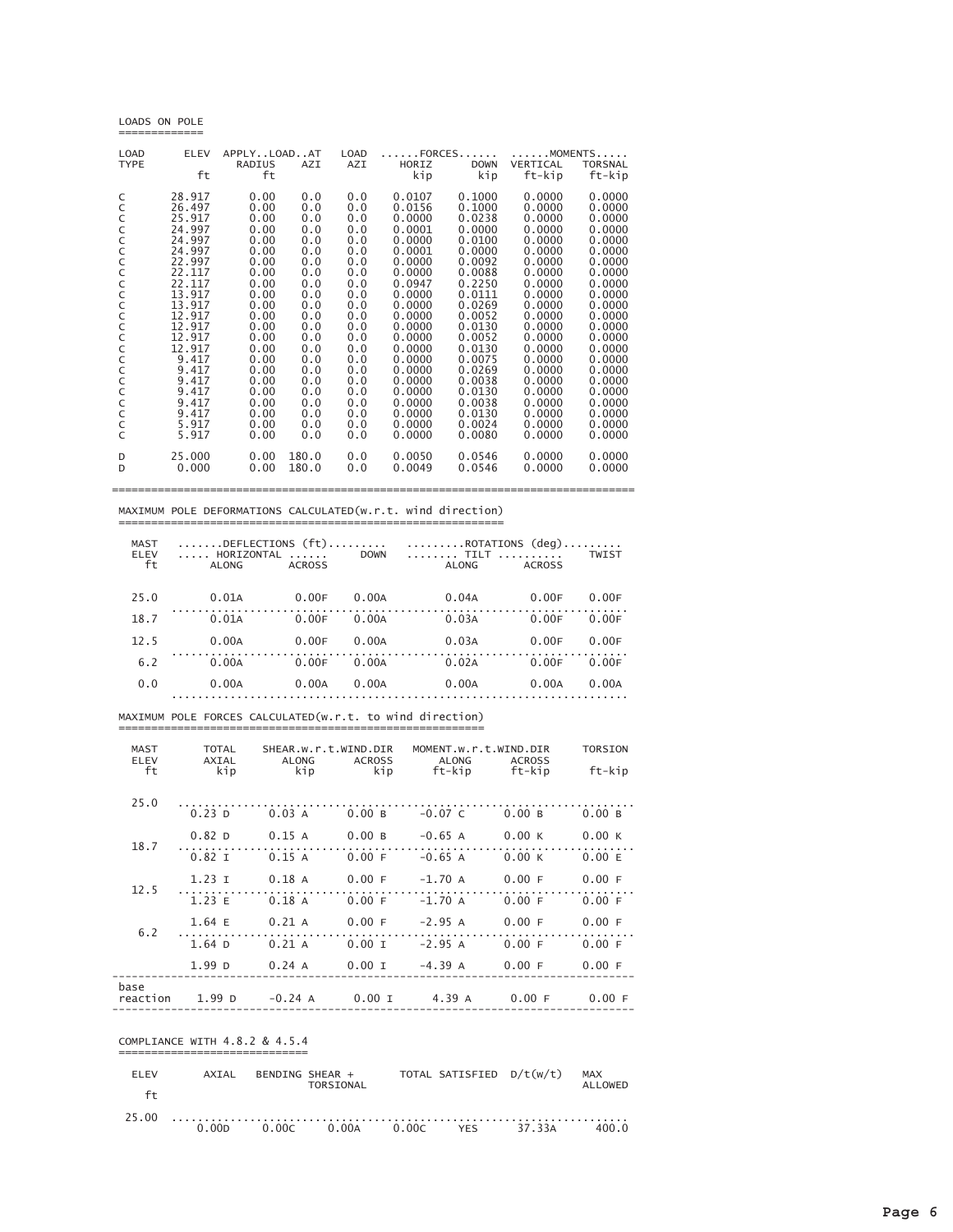| 18.75       | 0.00 <sub>D</sub>                                    | 0.00A                                 | 0.00A     | 0.01A                          | <b>YES</b>    | 37.33A         | 400.0 |
|-------------|------------------------------------------------------|---------------------------------------|-----------|--------------------------------|---------------|----------------|-------|
|             | 0.001                                                | 0.00A                                 | 0.00A     | 0.01A                          | <b>YES</b>    | 37.33A         | 400.0 |
| 12.50       | 0.001                                                | 0.01A                                 | 0.00A     | 0.01A                          | <b>YES</b>    | 37.33A         | 400.0 |
|             | 0.00E                                                | 0.01A                                 | 0.00A     | 0.01A                          | <b>YES</b>    | 37.33A         | 400.0 |
| 6.25        | 0.00E                                                | 0.02A                                 | 0.00A     | 0.02A                          | <b>YES</b>    | 37.33A         | 400.0 |
|             | 0.00 <sub>D</sub>                                    | 0.02A                                 | 0.00A     | 0.02A                          | <b>YES</b>    | 37.33A         | 400.0 |
| 0.00        | 0.00C                                                | 0.02A                                 | 0.00A     | 0.03A                          | <b>YES</b>    | 37.33A         | 400.0 |
|             | MAXIMUM LOADS ONTO FOUNDATION(w.r.t. wind direction) |                                       |           |                                |               |                |       |
| <b>DOWN</b> | <b>ALONG</b>                                         | SHEAR.w.r.t.WIND.DIR<br><b>ACROSS</b> |           | MOMENT.w.r.t.WIND.DIR<br>ALONG | <b>ACROSS</b> | <b>TORSION</b> |       |
| kip         | kip                                                  |                                       | kip       | ft-kip                         | ft-kip        | ft-kip         |       |
| 1.99<br>D   | 0.24<br>A                                            |                                       | 0.00<br>I | $-4.39$<br>A                   | 0.00<br>F     | 0.00<br>E      |       |
|             |                                                      |                                       |           |                                |               |                |       |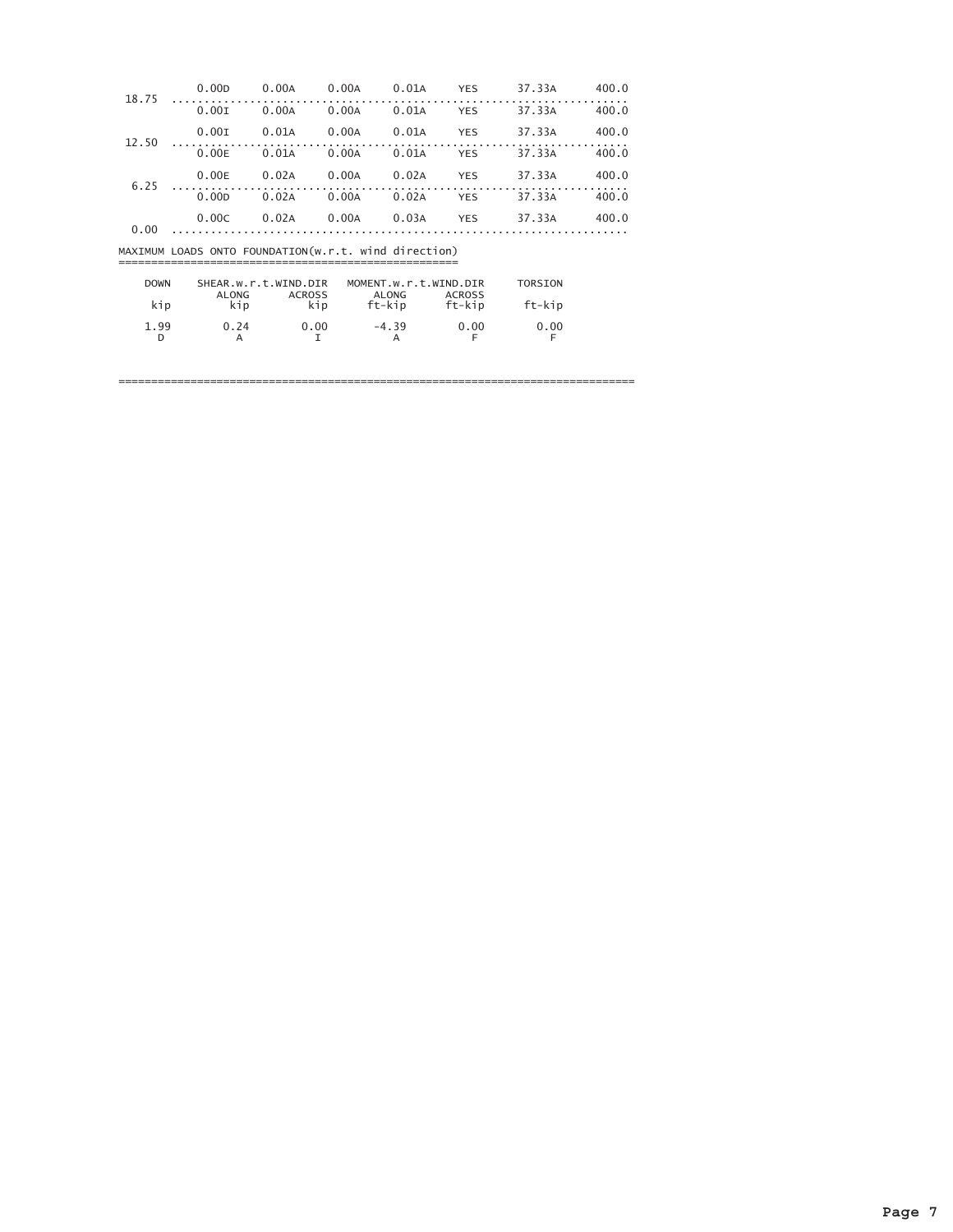

SO#: 20-6599-EPG-R1 Site Name: CRAN\_RWOR\_TGARD\_001D, OI Date: 7/1/2020

# **Square Base Plate and Anchor Rods per ANSI/TIA 222-H**

# **Pole Data**

| Diameter:      | 14.000 | in (flat to flat) |
|----------------|--------|-------------------|
| Thickness:     | 0.375  | in                |
| Yield (Fy):    | 35     | ksi               |
| # of Sides:    | O      | "0" IF Round      |
| Strength (Fu): | 60     | ksi               |

# **Reactions**

**Plate Data**

| Moment, Mu: 10.38 ft-kips |      |             |              |            |
|---------------------------|------|-------------|--------------|------------|
| Axial, Pu: 2.39           |      | <b>kips</b> | Maximum Put: | 6.77 Kips  |
| Shear, Vu:                | 0.56 | kips        | Φt*Rnt:      | 56.81 Kips |

# **Anchor Rod Data**

| Quantity:            | $\overline{4}$    | (multiple of 4)     |       | Maximum Puc:                          | 7.82 Kips  |
|----------------------|-------------------|---------------------|-------|---------------------------------------|------------|
| Diameter:            |                   | $\mathsf{I}$        |       | Фс*Rnc:                               | 63.63 Kips |
| Rod Material:        | F <sub>1554</sub> |                     |       | Vu:                                   | 0.14 Kips  |
| Strength (Fu):       | 125               | lksi.               |       | Фс*Rnvc:                              | 19.09 Kips |
| Yield $(Fy)$ :       | 105               | ksi                 |       | <b>Compression Interaction Ratio:</b> | 0.12       |
| BC Diam. (in): 17.25 |                   | <b>BC</b> Override: | 17.25 | Maximum Interaction Ratio:            | 12.3% Pas  |

# **Anchor Rod Results** (per 4.9.9)

| Axial, Pu:                 | 2.39           | kips                |       | Maximum Put:                   | 6.77 Kips         |  |
|----------------------------|----------------|---------------------|-------|--------------------------------|-------------------|--|
| Shear, Vu:                 | 0.56           | kips                |       | Φt <sup>*</sup> Rnt:           | 56.81 Kips        |  |
|                            |                |                     |       | Vu:                            | 0.14 Kips         |  |
| chor Rod Data              |                |                     |       | Φν*Rnv:                        | 36.82 Kips        |  |
|                            |                |                     |       | Tension Interaction Ratio:     | 0.01              |  |
| Quantity:                  | $\overline{4}$ | (multiple of 4)     |       | Maximum Puc:                   | 7.82 Kips         |  |
| Diameter:                  |                | in                  |       | $\Phi c^*$ Rnc:                | 63.63 Kips        |  |
| d Material:                | F1554          |                     |       | Vu:                            | 0.14 Kips         |  |
| ength (Fu): <mark>I</mark> | 125            | ksi                 |       | Фс*Rnvc:                       | 19.09 Kips        |  |
| Yield $(Fy)$ :             | 105            | ksi                 |       | Compression Interaction Ratio: | 0.12              |  |
| Diam. (in):                | 17.25          | <b>BC</b> Override: | 17.25 | Maximum Interaction Ratio:     | <b>12.3% Pass</b> |  |

# **Base Plate Results**

|                   |                       | Base Plate (Mu/Z):            | 5.0 ksi           |            |
|-------------------|-----------------------|-------------------------------|-------------------|------------|
| Width (in): 17.25 | Width Override: 17.25 | Allowable Φ*Fy:               | 45 ksi            | (per AISC) |
| Thickness: I      | in                    | Base Plate Interaction Ratio: | <b>11.2% Pass</b> |            |

|                 |          | Width (in): 17.25 Width Override: 17.25 | Allowable $\Phi^*$ Fy:        | 45 ksi            | (per AISC) |
|-----------------|----------|-----------------------------------------|-------------------------------|-------------------|------------|
| Thickness:      |          | <b>in</b>                               | Base Plate Interaction Ratio: | <b>11.2% Pass</b> |            |
| Yield $(Fy)$ 50 |          | <b>KSI</b>                              |                               |                   |            |
| Eff. Width:     | 10.08 in |                                         |                               |                   |            |

Center Hole: 14.125 in. diameter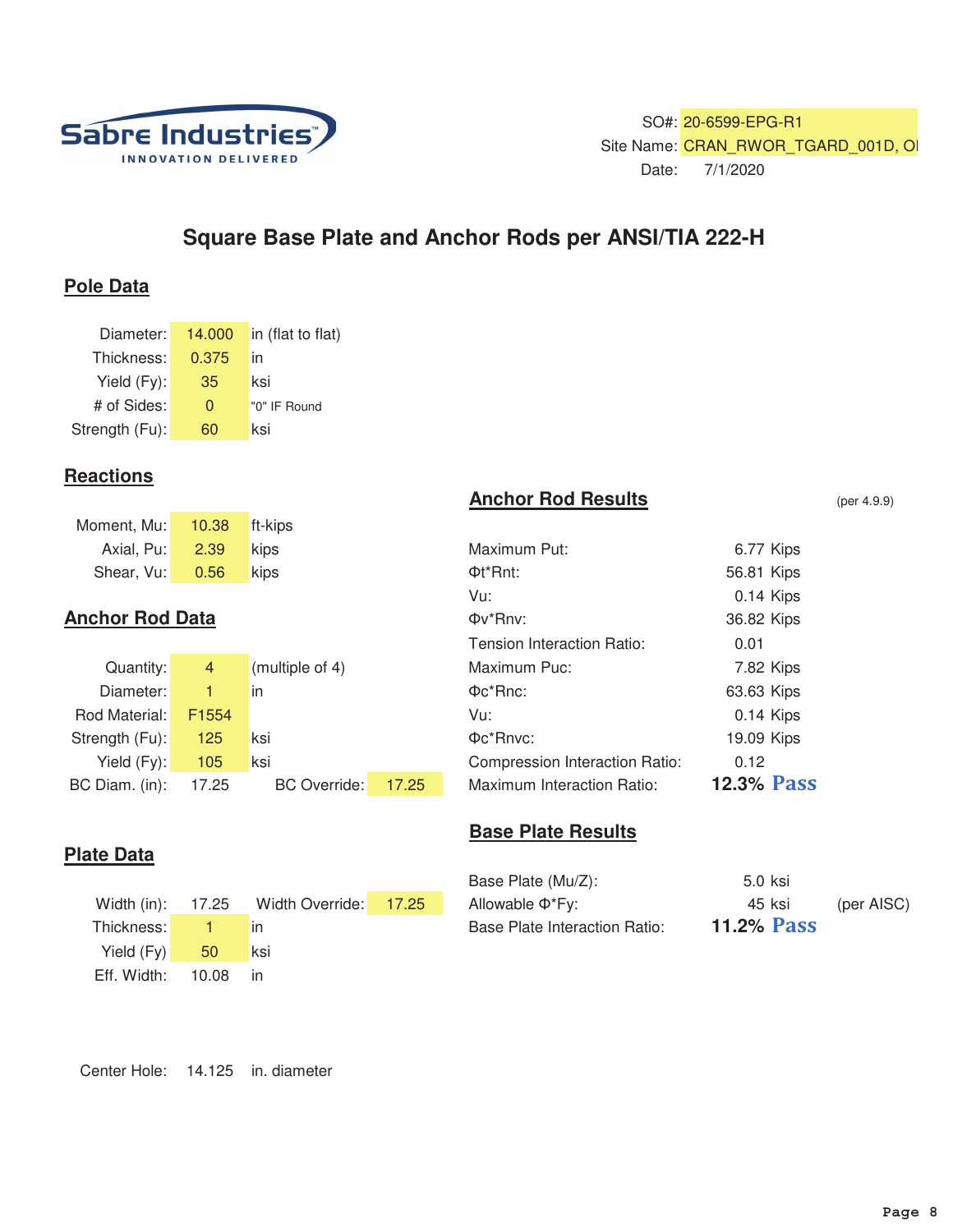| LPile for Windows, Version 2019-11.004<br>Analysis of Individual Piles and Drilled Shafts<br>Subjected to Lateral Loading Using the p-y Method<br>© 1985-2019 by Ensoft, Inc.<br>All Rights Reserved                                                                     |
|--------------------------------------------------------------------------------------------------------------------------------------------------------------------------------------------------------------------------------------------------------------------------|
| This copy of LPile is being used by:                                                                                                                                                                                                                                     |
| Keith Tindall<br>Sabre Towers and Poles                                                                                                                                                                                                                                  |
| Serial Number of Security Device: 227885948                                                                                                                                                                                                                              |
| This copy of LPile is licensed for exclusive use by:                                                                                                                                                                                                                     |
| Sabre Communications Corporation                                                                                                                                                                                                                                         |
| Use of this program by any entity other than Sabre Communications Corporation<br>is a violation of the software license agreement.                                                                                                                                       |
| -------------------------------<br>Files Used for Analysis<br>------------------------                                                                                                                                                                                   |
| Path to file locations:<br>\Program Files (x86)\Ensoft\Lpile2019\files\                                                                                                                                                                                                  |
| Name of input data file:<br>20-6599-EPG-R1. 1p11d                                                                                                                                                                                                                        |
| Name of output report file:<br>20-6599-EPG-R1.1p11o                                                                                                                                                                                                                      |
| Name of plot output file:<br>20-6599-EPG-R1.1p11p                                                                                                                                                                                                                        |
| Name of runtime message file:<br>20-6599-EPG-R1.1p11r                                                                                                                                                                                                                    |
| Date and Time of Analysis                                                                                                                                                                                                                                                |
| --------------------------------                                                                                                                                                                                                                                         |
| Date: July 1, 2020<br>Time: 13:55:04                                                                                                                                                                                                                                     |
| Problem Title                                                                                                                                                                                                                                                            |
| Site<br>: CRAN_RWOR_TGARD_001D, OR                                                                                                                                                                                                                                       |
| : 25.08' Pipe Pole<br>Tower                                                                                                                                                                                                                                              |
| Prepared for : J5 INFRASTRUCTURE PARTNERS                                                                                                                                                                                                                                |
| Job Number : 20-6599-EPG-R1                                                                                                                                                                                                                                              |
| Engineer : KJT                                                                                                                                                                                                                                                           |
| ----------------------<br>Program Options and Settings                                                                                                                                                                                                                   |
| -------------------<br>. <u>.</u> .<br>Computational Options:<br>- Conventional Analysis<br>Engineering Units Used for Data Input and Computations:<br>- US Customary System Units (pounds, feet, inches)                                                                |
| Analysis Control Options:<br>- Maximum number of iterations allowed<br>999<br>$=$<br>- Deflection tolerance for convergence<br>$1.0000E-05$ in<br>$=$<br>- Maximum allowable deflection<br>100.0000 in<br>$=$<br>- Number of pile increments<br>100<br>$\qquad \qquad =$ |
| Loading Type and Number of Cycles of Loading:<br>- Static loading specified                                                                                                                                                                                              |
| - Use of p-y modification factors for p-y curves not selected<br>- Analysis uses layering correction (Method of Georgiadis)<br>- No distributed lateral loads are entered<br>- Loading by lateral soil movements acting on pile not selected                             |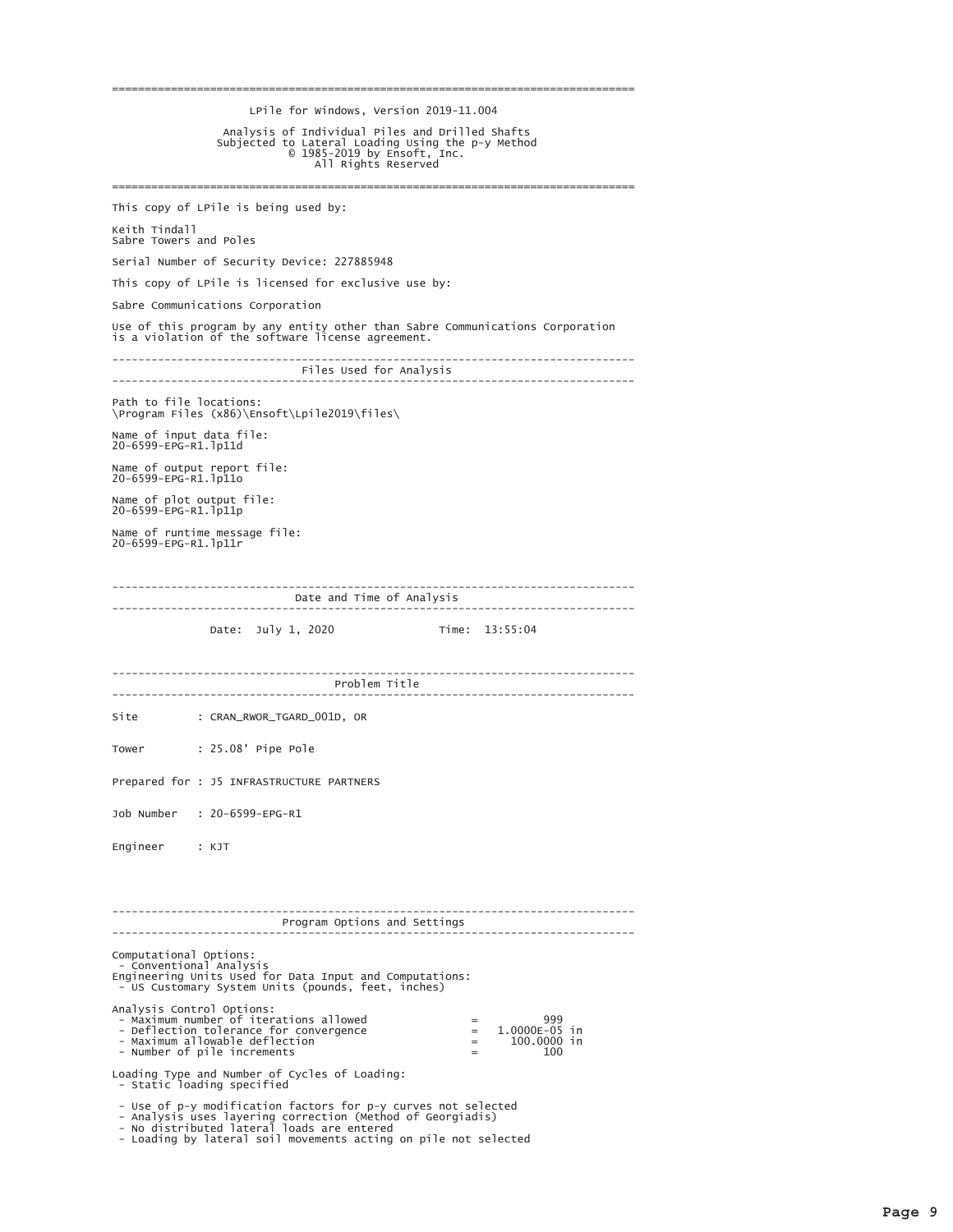|  |  | - Input of shear resistance at the pile tip not selected |  |  |  |  |
|--|--|----------------------------------------------------------|--|--|--|--|

- 
- Input of smear resistance at the pile tip not selected<br>- Input of moment resistance at the pile tip not selected<br>- Input of side resistance moment along pile not selected<br>- Computation of pile-head foundation stiffness m
- 
- 

Output Options:

- 
- Output Options:<br>- expert files use decimal points to denote decimal symbols.<br>- Report only summary tables of pile-head deflection, maximum bending moment,<br>- Report only summary tables of pile-head deflection, maximum ben
- 
- 

|                      |                                                                                                                                                                                                                                                                                                                                                                               | Pile Structural Properties and Geometry |                             |                                               |   |                                |
|----------------------|-------------------------------------------------------------------------------------------------------------------------------------------------------------------------------------------------------------------------------------------------------------------------------------------------------------------------------------------------------------------------------|-----------------------------------------|-----------------------------|-----------------------------------------------|---|--------------------------------|
| Total length of pile | Number of pile sections defined<br>Depth of ground surface below top of pile                                                                                                                                                                                                                                                                                                  |                                         | $\frac{1}{2}$               | 5.583 ft<br>$0.0833$ ft                       | 1 |                                |
|                      | Pile diameters used for p-y curve computations are defined using 2 points.                                                                                                                                                                                                                                                                                                    |                                         |                             |                                               |   |                                |
|                      | p-y curves are computed using pile diameter values interpolated with depth over<br>the length of the pile. A summary of values of pile diameter vs. depth follows.                                                                                                                                                                                                            |                                         |                             |                                               |   |                                |
| NO.<br>----          |                                                                                                                                                                                                                                                                                                                                                                               |                                         |                             |                                               |   |                                |
| 1<br>$\overline{2}$  |                                                                                                                                                                                                                                                                                                                                                                               |                                         |                             |                                               |   |                                |
|                      | Input Structural Properties for Pile Sections:                                                                                                                                                                                                                                                                                                                                |                                         |                             |                                               |   |                                |
| Pile Section No. 1:  |                                                                                                                                                                                                                                                                                                                                                                               |                                         |                             |                                               |   |                                |
| Shaft Diameter       | Section 1 is a round drilled shaft, bored pile, or CIDH pile<br>Length of section $=$ 5.<br>Shear capacity of section                                                                                                                                                                                                                                                         |                                         | $=$                         | $=$ 5.583333 ft<br>30.000000 in<br>0.0000 lbs |   |                                |
|                      |                                                                                                                                                                                                                                                                                                                                                                               | Ground Slope and Pile Batter Angles     |                             |                                               |   |                                |
| Ground Slope Angle   |                                                                                                                                                                                                                                                                                                                                                                               |                                         | $=$<br>$=$                  |                                               |   | 0.000 degrees<br>0.000 radians |
| Pile Batter Angle    |                                                                                                                                                                                                                                                                                                                                                                               |                                         | $=$<br>$\frac{1}{2}$        |                                               |   | 0.000 degrees<br>0.000 radians |
|                      |                                                                                                                                                                                                                                                                                                                                                                               | Soil and Rock Layering Information      |                             |                                               |   |                                |
|                      | The soil profile is modelled using 2 layers                                                                                                                                                                                                                                                                                                                                   |                                         |                             |                                               |   |                                |
|                      | Layer 1 is soft clay, p-y criteria by Matlock, 1970                                                                                                                                                                                                                                                                                                                           |                                         |                             |                                               |   |                                |
|                      | Distance from top of pile to top of layer = $0.083333$ ft<br>Distance from top of pile to bottom of layer = $1.083333$ ft<br>Effective unit weight at top of layer = $110.000000$ pcf<br>Effective unit weight at bottom of layer =<br>Epsilon-50 at bottom of layer                                                                                                          |                                         | $=$                         | 0.100000                                      |   |                                |
|                      | Layer 2 is stiff clay without free water                                                                                                                                                                                                                                                                                                                                      |                                         |                             |                                               |   |                                |
|                      | Distance from top of pile to top of layer = $1.083333$ ft<br>Distance from top of pile to bottom of layer = $20.083333$ ft<br>Effective unit weight at top of layer = $110.000000$ pcf<br>Effective unit weight at bottom of layer<br>Enside cohesion at top of layer<br>Undrained cohesion at bottom of layer<br>Epsilon-50 at top of layer<br>Epsilon-50 at bottom of layer |                                         | $=$ $\,$<br>$\equiv$<br>$=$ | 1000.000000 psf<br>0.010000<br>0.010000       |   |                                |

(Depth of the lowest soil layer extends 14.500 ft below the pile tip)

Summary of Input Soil Properties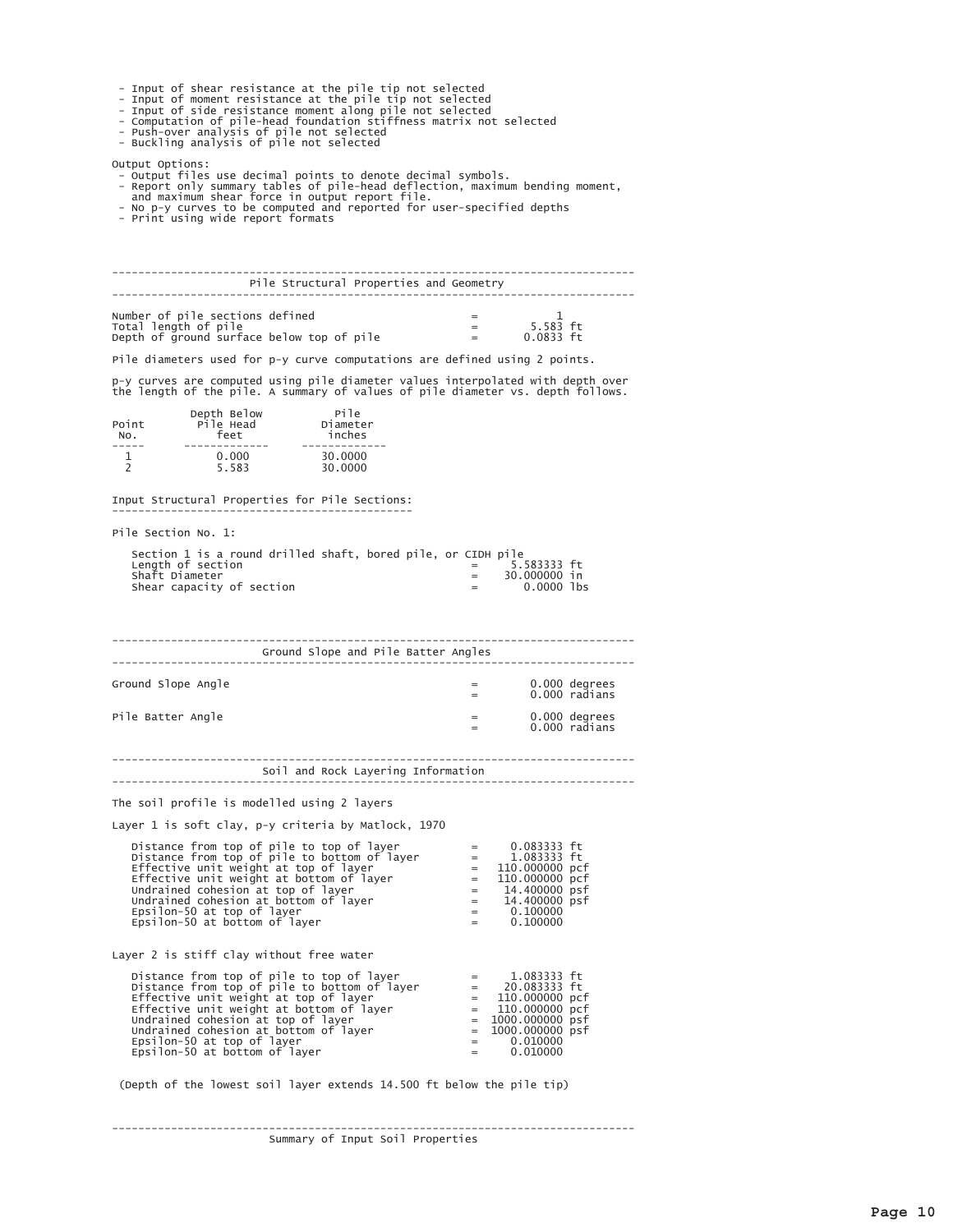$F50$ Layer Laver or  $\begin{matrix}\n\text{Coues 101} \\
\text{psf} \\
-\text{Souss 14.4000} \\
14.4000 \\
\text{Souss 14.4000}\n\end{matrix}$  $km$ Num.  $110.0000$  $-- 0.10000$ 0.08333  $1$ 1.0833  $0.10000$  $2^{\circ}$ 1.0833 110.0000 1000.0000 0.01000 20.0833 110,0000  $1000.0000$  $0.01000$ --------------------------------------------------------------------\_\_\_\_\_\_\_\_\_\_\_\_\_\_\_\_\_\_\_\_\_\_\_\_\_\_\_\_\_\_\_\_ Static loading criteria were used when computing p-y curves for all analyses. ----------------Pile-head Loading and Pile-head Fixity Conditions -----------------Number of loads specified =  $2$ Condition Condition Axial Thrust Load Load Compute Top y Run Analysis<br>No. Type<br>---- ---lbs vs. Pile Length  $\overline{\mathbf{1}}$ Force, lbs  $\overline{2}$ \_\_\_\_\_\_\_\_\_\_\_\_ V = 746.666667 lbs M = 166080. in-1bs 3187. No<br>V = 240.000000 lbs M = 52680. in-1bs 1990. No  $\mathbf{1}$  $\frac{1}{1}$ Yes  $\overline{2}$ Yes V = shear force applied normal to pile axis<br>
M = bending moment applied to pile head<br>
y = lateral deflection normal to pile axis<br>
S = pile slope relative to original pile batter angle<br>
R = rotational stiffness applied to p Computations of Nominal Moment Capacity and Nonlinear Bending Stiffness Axial thrust force values were determined from pile-head loading conditions Number of Pile Sections Analyzed =  $1$ Pile Section No. 1: Dimensions and Properties of Drilled Shaft (Bored Pile): =<br>
Shaft Diameter<br>
concrete Cover Thickness (to edge of long. rebar) =<br>
=<br>
= 5.583333 ft<br>30.000000 in<br>3.37500<u>0</u> in Concrete Cover Tuncking Bars<br>
Number of Reinforcing Bars<br>
Yield Stress of Reinforcing Bars<br>
Modulus of Elasticity of Reinforcing Bars 8 bars 8 bars<br>
8 bars<br>
29000000. psi<br>
706.858347 sq. in.<br>
3.534292 sq. in.<br>
7.860377 in<br>
0.750000 in<br>
10.48<br>
0.0000 in  $=$ Moutube of Shaft<br>Total Area of Shaft<br>Total Area of Reinforcing Steel<br>Area Ratio of Steel Reinforcement  $=$  $\equiv$  $\equiv$ Edge-to-Edge Bar Spacing  $\equiv$ Maximum Concrete Aggregate Size<br>Ratio of Bar Spacing to Aggregate Size<br>Offset of Center of Rebar Cage from Center of Pile  $=$  $=$   $\,$  $0.0000$  in  $=$ Axial Structural Capacities: Nom. Axial Structural Capacity = 0.85 Fc Ac + Fy As<br>Tensile Load for Cracking of Concrete<br>Nominal Axial Tensile Capacity  $\equiv$ 2902.272 kips  $-321.491$  kips<br> $-212.058$  kips  $=$  $=$ Reinforcing Bar Dimensions and Positions Used in Computations: Bar Diam. Bar Area Bar  $\times$  $\overline{\text{inches}}$ inches inches Number sq. in.  $0.441786\n0.441796$ -------- $0.750000$  $\mathbf{1}$  $\begin{array}{c} 0.441/86\ 0.441786\ 0.441786\ 0.441786\ 0.441786\ 0.441786\ 0.441786\ 0.441786\ 0.441786\ \end{array}$ 0.750000<br>0.750000<br>0.750000  $\overline{2}$  $\overline{z}$  $\frac{3}{4}$  $\overline{5}$ 0.750000 0.750000  $\frac{6}{7}$ 0.750000<br>0.750000

7.954951

NOTE: The positions of the above rebars were computed by LPile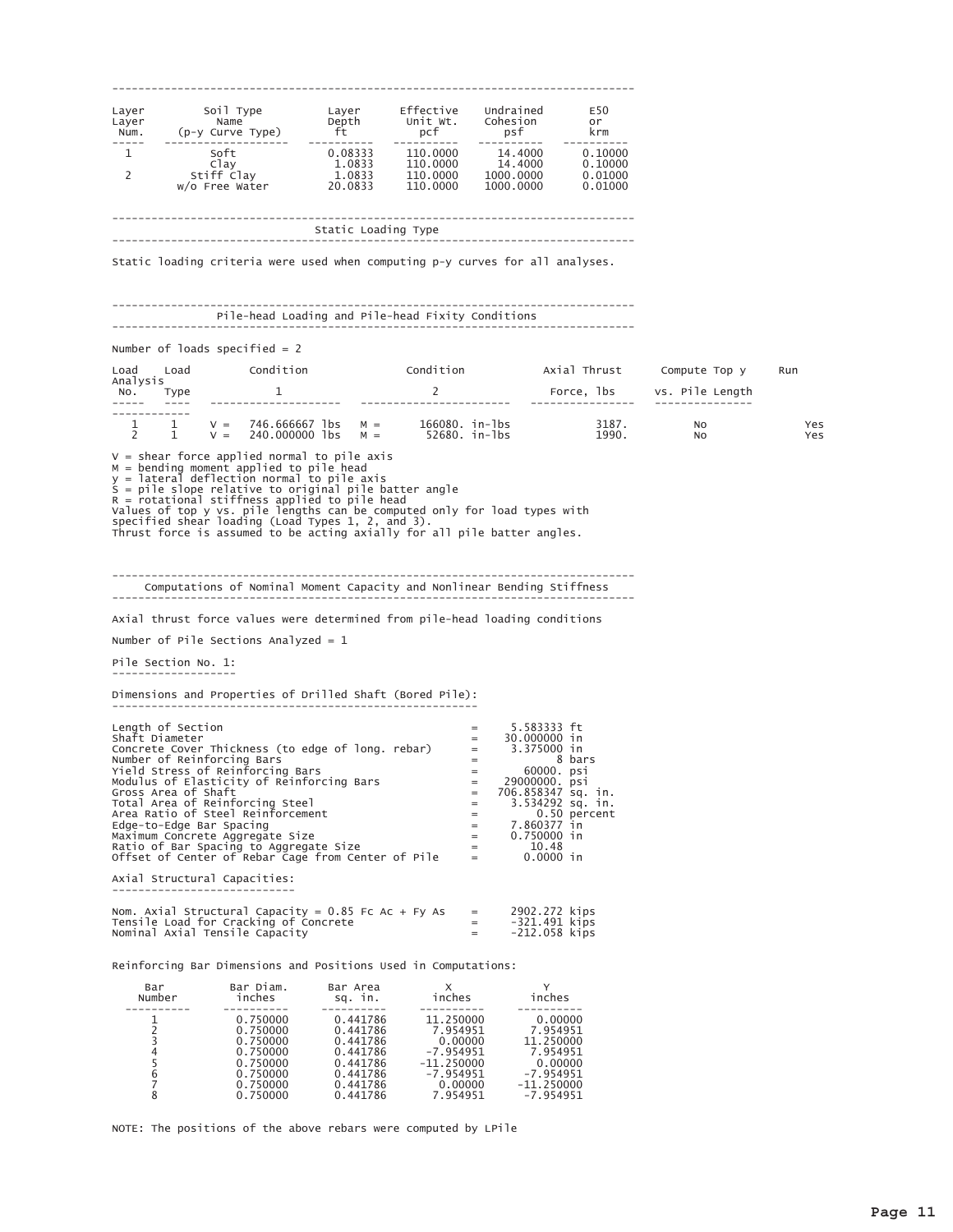Minimum spacing between any two bars not equal to zero = 7.860 inches between bars 1 and 2.

Ratio of bar spacing to maximum aggregate size =  $10.48$ 

Concrete Properties:

| Compressive Strength of Concrete       | $=$ $-$ | 4500. psi           |
|----------------------------------------|---------|---------------------|
| Modulus of Elasticity of Concrete      | $=$     | 3823676. psi        |
| Modulus of Rupture of Concrete         |         | $= -503.115295$ psi |
| Compression Strain at Peak Stress      |         | $= 0.002001$        |
| Tensile Strain at Fracture of Concrete |         | $= -0.0001152$      |
| Maximum Coarse Aggregate Size          |         | $= 0.750000$ in     |

Number of Axial Thrust Force Values Determined from Pile-head Loadings = 2

| Number | Axial Thrust Force<br>kips |
|--------|----------------------------|
|        |                            |
|        | 1.990                      |
|        | 3.187                      |

#### -----------------Summary of Results for Nominal Moment Capacity for Section 1 . \_ \_ \_ \_ \_ \_ \_ \_ \_ \_ \_ \_ \_ \_ \_ \_

Moment values interpolated at maximum compressive strain =  $0.003$  or maximum developed moment if pile fails at smaller strains.

| Load | Axial Thrust | Nominal Mom. Cap. | Max. Comp. |
|------|--------------|-------------------|------------|
| NO.  | kips         | in-kip            | Strain     |
|      |              |                   |            |
|      | 1.990        | 2719.984          | 0.00300000 |
|      | 3.187        | 2733.115          | 0.00300000 |

Note that the values of moment capacity in the table above are not factored by a strength reduction factor (phi-factor).

In ACI 318, the value of the strength reduction factor depends on whether<br>the transverse reinforcing steel bars are tied hoops (0.65) or spirals (0.70).

The above values should be multiplied by the appropriate strength reduction<br>factor to compute ultimate moment capacity according to ACI 318, Section 9.3.2.2 or the value required by the design standard being followed.

The following table presents factored moment capacities and corresponding<br>bending stiffnesses computed for common resistance factor values used for<br>reinforced concrete sections.

| Axial         | Resist.    | Nominal    | $U$ ]t. $(Fac)$ | $U$ ]t. $(Fac)$ | Bend. Stiff. |
|---------------|------------|------------|-----------------|-----------------|--------------|
| Load          | Factor     | Moment Cap | Ax. Thrust      | Moment Cap      | at Ult Mom   |
| NO.           | for Moment | in-kips    | kips            | in-kips         | kip-in^2     |
|               | 0.65       | 2720.      | 1.293500        | 1768.           | 18438821.    |
|               | 0.65       | 2733.      | 2.071333        | 1777.           | 18552122.    |
| $\mathcal{P}$ | 0.75       | 2720.      | 1.393000        | 2040.           | 17695376.    |
|               | 0.75       | 2733.      | 2.230667        | 2050.           | 17799790.    |
|               | 0.90       | 2720.      | 1.492500        | 2448.           | 11864048.    |
|               | 0.90       | 2733.      | 2.390000        | 2460.           | 11933328.    |

|                          |                                             |                                                      |                                         | Layering Correction Equivalent Depths of Soil & Rock Layers |                                                |                                    |
|--------------------------|---------------------------------------------|------------------------------------------------------|-----------------------------------------|-------------------------------------------------------------|------------------------------------------------|------------------------------------|
| Layer<br>NO.             | Top of<br>Layer<br>Below<br>Pile Head<br>ft | Equivalent<br>Top Depth<br><b>Below</b><br>Grnd Surf | Same Layer<br>Type As<br>Layer<br>Above | Layer is<br>Rock or<br>is Below<br>Rock Layer               | F <sub>0</sub><br>Integral<br>for Layer<br>1bs | F1<br>Integral<br>for Layer<br>1bs |
| $\overline{\phantom{0}}$ | 0.08333<br>1.0833                           | 0.00<br>0.03390                                      | N.A.<br>N <sub>O</sub>                  | No<br>No                                                    | 0.00<br>254.6963                               | 254.6963<br>N.A.                   |

Notes: The F0 integral of Layer n+1 equals the sum of the F0 and F1 integrals<br>for Layer n. Layering correction equivalent depths are computed only<br>for soil types with both shallow-depth and deep-depth expressions for<br>peak

|  |  | Summary of Pile-head Responses for Conventional Analyses |  |
|--|--|----------------------------------------------------------|--|
|  |  |                                                          |  |

Definitions of Pile-head Loading Conditions:

Load Type 1: Load  $1 =$  Shear, V, lbs, and Load  $2 =$  Moment, M, in-lbs<br>Load Type 2: Load  $1 =$  Shear, V, lbs, and Load  $2 =$  Slope, S, radians<br>Load Type 3: Load  $1 =$  Shear, V, lbs, and Load  $2 =$  Rot. Stiffness, R, in-lbs/rad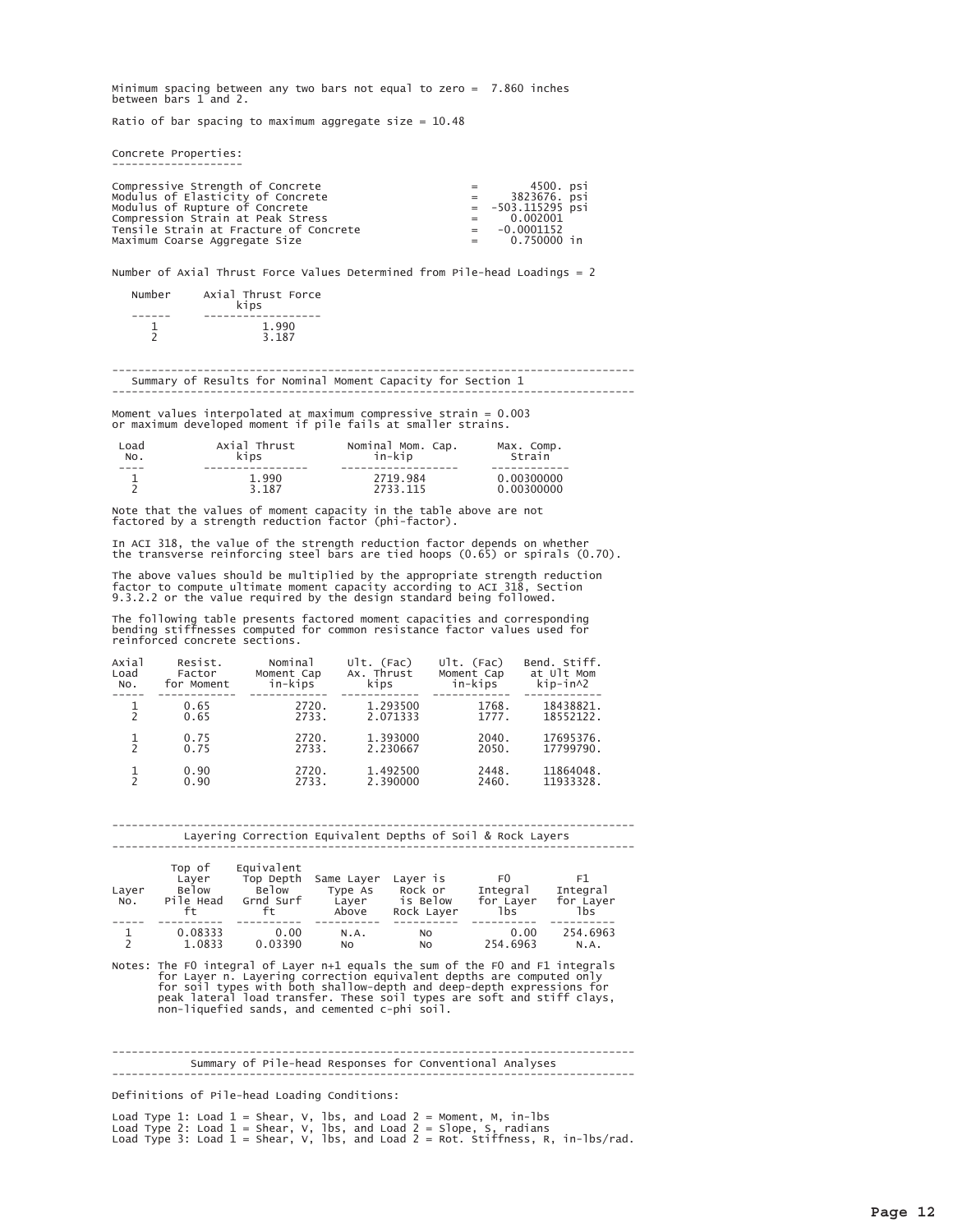Load Type 4: Load  $1 = Top$  Deflection, y, inches, and Load  $2 = Moment$ , M, in-lbs<br>Load Type 5: Load  $1 = Top$  Deflection, y, inches, and Load  $2 = Slope$ , S, radians

| Load Load | Case Type Pile-head<br>No. 1 Load 1                    | Load<br>Type | Pile-head         | Axial Pile-head Pile-head Max Shear Max Moment<br>Loading Deflection Rotation in-Pile in-Pile<br>Load 2 lbs inches radians lbs in-lbs |                  |                   |
|-----------|--------------------------------------------------------|--------------|-------------------|---------------------------------------------------------------------------------------------------------------------------------------|------------------|-------------------|
|           | 1 v, 1b 746.6667 M, in-1b<br>2 V. 1b 240.0000 M. in-1b |              | 166080.<br>52680. | 3187. 0.5050 -0.01165<br>1990. 0.00524 -1.27E-04                                                                                      | -6300.<br>-1895. | 177141.<br>56090. |

Maximum pile-head deflection =  $0.5050246810$  inches<br>Maximum pile-head rotation = -0.0116486947 radians = -0.667421 deg.

The analysis ended normally.